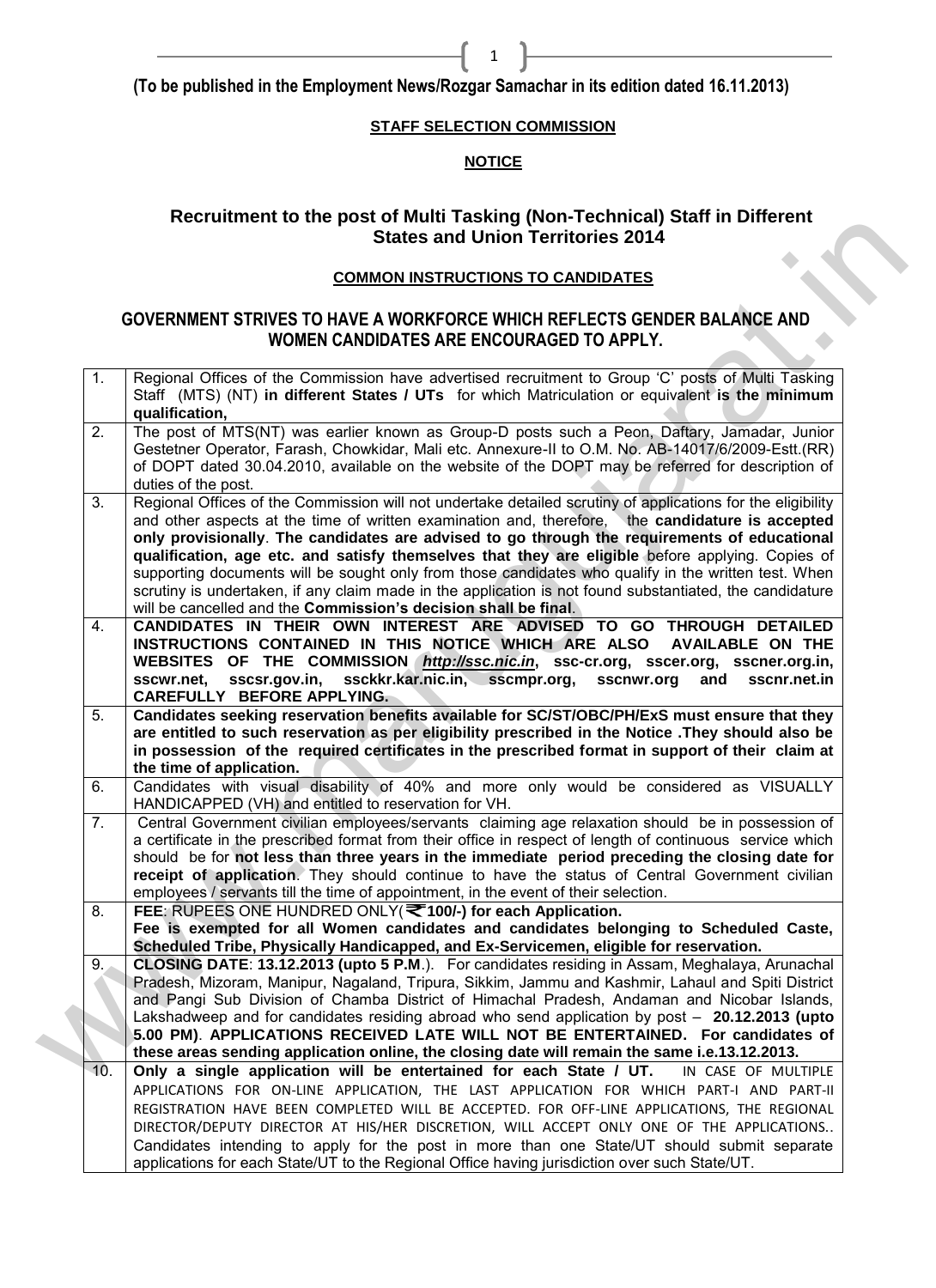| 11. | CANDIDATES SHOULD SEND/SUBMIT APPLICATION IN THE PRESCRIBED FORMAT TO THE                                                                                                                             |
|-----|-------------------------------------------------------------------------------------------------------------------------------------------------------------------------------------------------------|
|     | CONCERNED REGIONAL OFFICE OF SSC AS MENTIONED IN PARA-7 OF THE NOTICE OR                                                                                                                              |
|     | APPLY ON LINE. CANDIDATES APPLYING ON-LINE SHOULD RETAIN THE REGISTRATION                                                                                                                             |
|     | NUMBER ASSIGNED TO THEM FOR FURTHER CORRESPONDENCE WITH THE COMMISSION.                                                                                                                               |
|     | THEY SHOULD NOT SUBMIT PRINT OUTS OF THEIR APPLICATION TO THE COMMISSION.                                                                                                                             |
| 12. | MOBILES, OTHER ELECTRONIC GADGETS AND WIRELESS EQUIPMENTS ARE BANNED                                                                                                                                  |
|     | WITHIN THE PREMISES OF THE EXAMINATION CENTRES. THEIR POSSESSION IN SWITCHED                                                                                                                          |
|     | ON OR SWITCHED OFF MODE IS CONSIDERED BY THE COMMISSION AS A MANIPULATIVE<br>PRACTICE AND WILL INVITE SUMMARY CANCELLATION OF CANDIDATURE, DEBARMENT                                                  |
|     | FROM THE COMMISSION'S EXAMINATIONS WITHOUT PREJUDICE<br>TO.<br><b>CRIMINAL</b>                                                                                                                        |
|     | PROSECUTION.                                                                                                                                                                                          |
| 13. | Candidates may contact following Regional Help Lines for clarifications, if any, in respect of                                                                                                        |
|     | filling/submitting applications :                                                                                                                                                                     |
|     |                                                                                                                                                                                                       |
|     | - 01164715222, 01165021888,01124363343,01124360840<br>SSC(NR), New Delhi<br>(i)                                                                                                                       |
|     | SSC(CR), Allahabad<br>- 05322460511, 05326541021<br>(ii)                                                                                                                                              |
|     | SSC(SR), Chennai<br>(iii)<br>- 09445195946, 04428251139                                                                                                                                               |
|     | SSC(WR), Mumbai<br>(iv)<br>- 09869730700, 07738422705                                                                                                                                                 |
|     |                                                                                                                                                                                                       |
|     | SSC(ER), Kolkata<br>- 09477461228, 09477461229<br>(v)                                                                                                                                                 |
|     | SSC(MPR) Raipur<br>(vi)<br>- 09407921504, 09407921505                                                                                                                                                 |
|     | (vii) SSC(KKR), Bangalore<br>- 08025502520, 09483862020                                                                                                                                               |
|     | (viii) SSC(NWR), Chandigarh<br>- 09915509204, 09915509331                                                                                                                                             |
|     | (ix) SSC(NER), Guwahati,<br>- 09085073593, 09085015252                                                                                                                                                |
| 14. | Candidates must carry at least one original photo bearing identity proof such as Driving Licence, Voter<br>Card, Aadhaar Card, Identity Card issued by University/College, Income Tax PAN card to the |
|     | examination centre, failing which they shall not be allowed to appear for the examination.                                                                                                            |
| 15. | Answer Keys for different examinations are placed on the website. Representations if any, are                                                                                                         |
|     | received, will be scrutinized with the help of experts, wherever necessary, and evaluation will be done                                                                                               |
|     | with modified answer keys. Commission's decision regarding modification of the answer keys shall be                                                                                                   |
|     | final and no further representation will be entertained in this regard.                                                                                                                               |
|     |                                                                                                                                                                                                       |
|     | F.No.3/11/2013-P&P-I. The Regional Offices of Staff Selection Commission are making recruitment                                                                                                       |
|     | to the posts of Multi Tasking Staff in Pay Band-1( $\approx$ 5200-20200/-) + Grade Pay $\approx$ 1800/-, a                                                                                            |
|     | General Central Service Group 'C' Non-Gazetted, Non-Ministerial post in various Central Government                                                                                                    |
|     | Ministries / Departments / Offices, in different States / Union Territories. The Commission proposes to                                                                                               |
|     | hold a Common Examination for all applicants for posts in different States / UTs on 16.02.2014 &                                                                                                      |
|     | 23.02.2014 and if required on subsequent dates. Candidates shortlisted on the basis of their performance                                                                                              |
|     | in the examination will be required to appear for a descriptive type qualifying paper for testing basic<br>language skills.                                                                           |
|     |                                                                                                                                                                                                       |
| 2.  | VACANCIES / RESERVATION : Vacancy position indicated by the Regional Offices of the                                                                                                                   |
|     | Commission in different States / UTs is tentative. Firm number of vacancies for the post of Multi                                                                                                     |
|     | Tasking Staff, will be determined by them in due course.                                                                                                                                              |
|     |                                                                                                                                                                                                       |
|     | Note-I : Reservation for SC/ST/OBC/PH/ExS etc. categories is available as per extant Govt. Orders.                                                                                                    |
|     | <b>Note-II</b> : The Commission reserves the right to fill up analogous posts in other Ministries/Organizations                                                                                       |
|     |                                                                                                                                                                                                       |
|     | under the Government from this recruitment.                                                                                                                                                           |
|     |                                                                                                                                                                                                       |
|     | Separate applications will need to be made, if any candidate wants to apply for vacancies in<br>Note-III :                                                                                            |
|     | more than one State/UT, to Regional Office(s), having jurisdiction over the State/UT.                                                                                                                 |
|     |                                                                                                                                                                                                       |
|     | <b>NATIONALITY / CITIZENSHIP:</b><br>A candidate must be either:                                                                                                                                      |
|     | (a) a citizen of India, or                                                                                                                                                                            |

 $\overline{2}$ 

#### **2. VACANCIES / RESERVATION : Vacancy position indicated by the Regional Offices of the Commission in different States / UTs is tentative. Firm number of vacancies for the post of Multi Tasking Staff, will be determined by them in due course.**

# **3. NATIONALITY / CITIZENSHIP:**

- (a) a citizen of India, or
- (b) a subject of Nepal, or
- (c) a subject of Bhutan, or

(d) a Tibetan refugee who came over to India, before the 1st January,1962, with the intention of permanently settling in India, or

(e) a person of Indian origin who has migrated from Pakistan, Burma, Sri Lanka, East African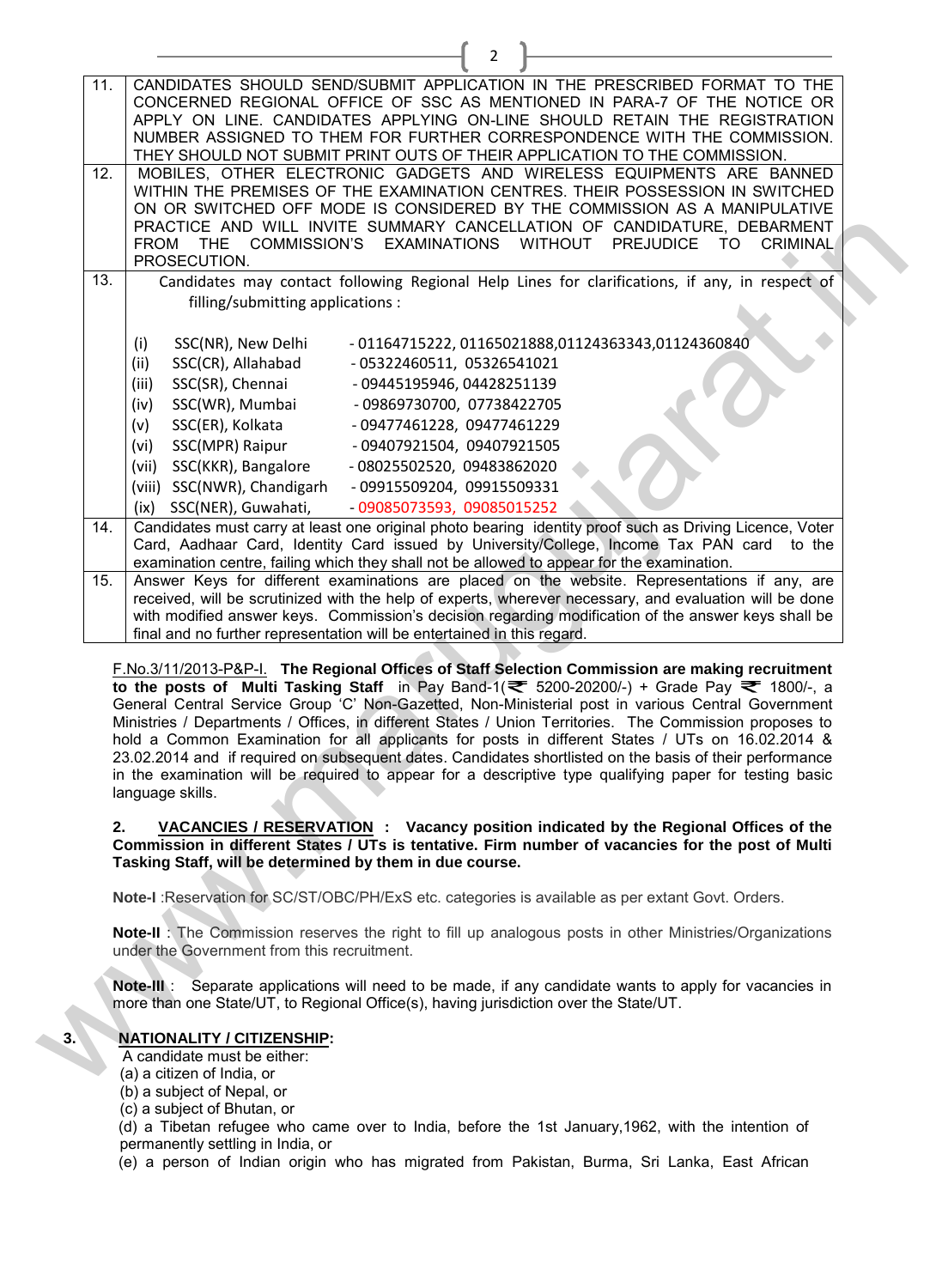countries of Kenya, Uganda, the United Republic of Tanzania(Formerly Tanganyika and Zanzibar),Zambia, Malawi, Zaire, Ethiopia and Vietnam with the intention of permanently settling in India.

3

Provided that a candidate belonging to categories (b), (c), (d) and (e) above shall be a person in whose favour a certificate of eligibility has been issued by the Government of India.

A candidate in whose case a certificate of eligibility is necessary may be admitted to the Examination but the offer of appointment will be given only after the necessary eligibility certificate has been issued to him by the Government of India.

| 4(A)            | AGE LIMIT: 18-25 years as on 01.01.2014 (i.e. he/she must have been born not earlier than<br>02.01.1989 and not later than 01.01.1996)                                                                                                                                                                                                                                                                                                                                                                                               |                                                                                                                                    |
|-----------------|--------------------------------------------------------------------------------------------------------------------------------------------------------------------------------------------------------------------------------------------------------------------------------------------------------------------------------------------------------------------------------------------------------------------------------------------------------------------------------------------------------------------------------------|------------------------------------------------------------------------------------------------------------------------------------|
|                 | Note I: Candidate should note that Date of Birth as recorded in the Matriculation / Secondary Examination<br>Certificate or an equivalent certificate available on the date of submission of application will only be<br>accepted by the Commission for determining the Age- eligibility and no subsequent request for its change will<br>be considered or granted.<br>4.(B) Permissible relaxation of Upper age limit prescribed under para 4(A) above:<br>Category-Codes for claiming Age Relaxation as on the date of reckoning : |                                                                                                                                    |
| Code            | Category                                                                                                                                                                                                                                                                                                                                                                                                                                                                                                                             | Age-Relaxation permissible beyond                                                                                                  |
| No.             |                                                                                                                                                                                                                                                                                                                                                                                                                                                                                                                                      | the Upper age limit                                                                                                                |
| 01              | SC/ST                                                                                                                                                                                                                                                                                                                                                                                                                                                                                                                                | 5 years                                                                                                                            |
| 02              | <b>OBC</b>                                                                                                                                                                                                                                                                                                                                                                                                                                                                                                                           | 3 years                                                                                                                            |
| 03              | <b>PH</b>                                                                                                                                                                                                                                                                                                                                                                                                                                                                                                                            | 10 years                                                                                                                           |
| 04              | PH + OBC                                                                                                                                                                                                                                                                                                                                                                                                                                                                                                                             | 13 years                                                                                                                           |
| 05              | PH + SC/ST                                                                                                                                                                                                                                                                                                                                                                                                                                                                                                                           | 15 years                                                                                                                           |
| 09              | Ex-Servicemen<br>(Unreserved / General)                                                                                                                                                                                                                                                                                                                                                                                                                                                                                              | 03 years after deduction of the military<br>service rendered the actual age as on<br>the crucial date.                             |
| 10 <sup>°</sup> | Ex-Servicemen (OBC)                                                                                                                                                                                                                                                                                                                                                                                                                                                                                                                  | 06 years (3 years + 3 years) after<br>deduction of the military service rendered<br>from the actual age as on the crucial<br>date. |
| 11              | Ex-Servicemen (SC/ST)                                                                                                                                                                                                                                                                                                                                                                                                                                                                                                                | 08 years (3 years + 5 years) after<br>deduction of the military service<br>rendered from the actual age as on the<br>crucial date. |
| 15              | Central Govt. Civilian Employees (General/Unreserved)<br>who have rendered not less than 3 years regular and<br>continuous service as on crucial date.                                                                                                                                                                                                                                                                                                                                                                               | Up to 40 years of age                                                                                                              |
| 17              | Central Govt. Civilian Employees (OBC) who have<br>rendered not less than 3 years regular and continuous<br>service as on crucial date.                                                                                                                                                                                                                                                                                                                                                                                              | Up to 43 years of age                                                                                                              |
| 19              | Central Govt. Civilian Employees (SC/ST) who have<br>rendered not less than 3 years regular and continuous<br>service as on crucial date.                                                                                                                                                                                                                                                                                                                                                                                            | Up to 45 years of age                                                                                                              |
| 21              | Candidates who had ordinarily been domiciled in the<br>State of Jammu & Kashmir (Unreserved/General)                                                                                                                                                                                                                                                                                                                                                                                                                                 | 5 years                                                                                                                            |
| $22^{\circ}$    | Candidates who had ordinarily been domiciled in the<br>State of Jammu & Kashmir(OBC)                                                                                                                                                                                                                                                                                                                                                                                                                                                 | 8 years                                                                                                                            |
| 23              | Candidates who had ordinarily been domiciled in the<br>State of Jammu & Kashmir(SC/ST)                                                                                                                                                                                                                                                                                                                                                                                                                                               | 10 years                                                                                                                           |
| 24              | Women judicially<br>Widows /<br>Divorced Women /<br>separated<br>and<br>who<br>not<br>remarried(<br>are<br>Unreserved/General)                                                                                                                                                                                                                                                                                                                                                                                                       | Up to 35 years of age                                                                                                              |
| 25              | Widows / Divorced Women / Women judicially<br>separated and who are not remarried (OBC)                                                                                                                                                                                                                                                                                                                                                                                                                                              | Up to 38 years of age                                                                                                              |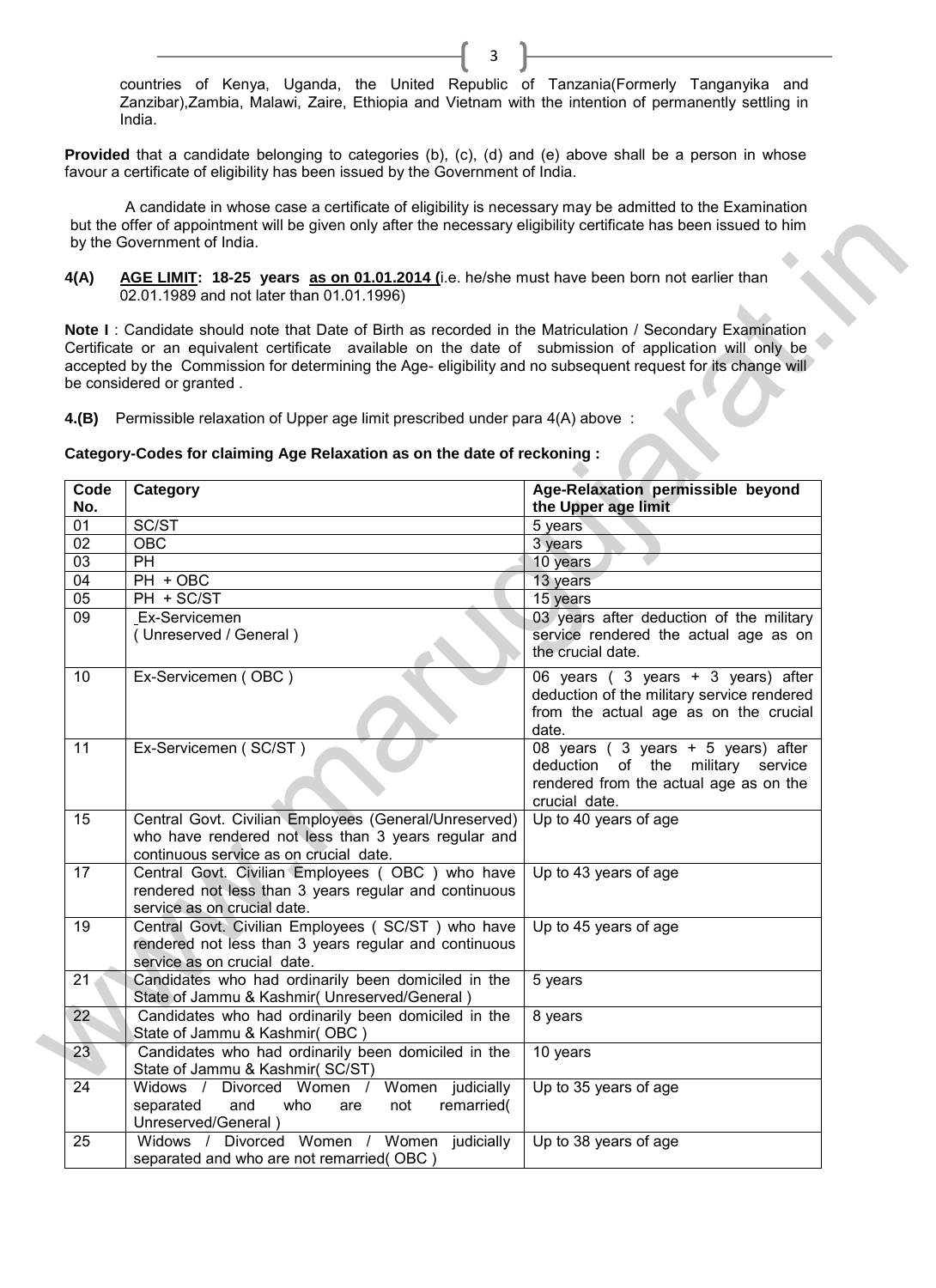|                 | 4                                                                                                                                                                                                                                                                                                                                                                                                                                                                                                                                                                                                                                                                                                                                                                                                                                                                                                                                                                                                                                                                                                                                                                        |                                                                                                                                         |
|-----------------|--------------------------------------------------------------------------------------------------------------------------------------------------------------------------------------------------------------------------------------------------------------------------------------------------------------------------------------------------------------------------------------------------------------------------------------------------------------------------------------------------------------------------------------------------------------------------------------------------------------------------------------------------------------------------------------------------------------------------------------------------------------------------------------------------------------------------------------------------------------------------------------------------------------------------------------------------------------------------------------------------------------------------------------------------------------------------------------------------------------------------------------------------------------------------|-----------------------------------------------------------------------------------------------------------------------------------------|
| 26              | Widows / Divorced Women / Women judicially<br>separated and who are not remarried(SC/ST)                                                                                                                                                                                                                                                                                                                                                                                                                                                                                                                                                                                                                                                                                                                                                                                                                                                                                                                                                                                                                                                                                 | Up to 40 years of age                                                                                                                   |
| 27              | Defence Personnel disabled in operation during<br>hostilities with any foreign country or in a disturbed<br>area and released as a consequence thereof<br>(Unreserved/General)                                                                                                                                                                                                                                                                                                                                                                                                                                                                                                                                                                                                                                                                                                                                                                                                                                                                                                                                                                                           | 3 years                                                                                                                                 |
| 28              | Defence Personnel disabled in operation during<br>hostilities with any foreign country or in a disturbed<br>area and released as a consequence thereof(OBC)                                                                                                                                                                                                                                                                                                                                                                                                                                                                                                                                                                                                                                                                                                                                                                                                                                                                                                                                                                                                              | $6(3+3)$ years                                                                                                                          |
| 29              | Defence Personnel disabled in operation during<br>hostilities with any foreign country or in a disturbed<br>area and released as a consequence thereof (SC/ST)                                                                                                                                                                                                                                                                                                                                                                                                                                                                                                                                                                                                                                                                                                                                                                                                                                                                                                                                                                                                           | 8 (3+5) years                                                                                                                           |
| 33              | Service Clerks in the last year of their colour service in<br>the Armed Forces<br>(Unreserved/General)                                                                                                                                                                                                                                                                                                                                                                                                                                                                                                                                                                                                                                                                                                                                                                                                                                                                                                                                                                                                                                                                   | Up to 45 years of age                                                                                                                   |
| 34              | Service Clerks in the last year of their colour service in<br>$($ OBC $)$<br>the Armed Forces                                                                                                                                                                                                                                                                                                                                                                                                                                                                                                                                                                                                                                                                                                                                                                                                                                                                                                                                                                                                                                                                            | Up to 48 years of age                                                                                                                   |
| 35              | Service Clerks in the last year of their colour service in<br>the Armed Forces<br>(SC/ST)                                                                                                                                                                                                                                                                                                                                                                                                                                                                                                                                                                                                                                                                                                                                                                                                                                                                                                                                                                                                                                                                                | Up to 50 years of age                                                                                                                   |
| 36              | Retrenched census employees of Office of Registrar<br>General of India (Unreserved/General ) (They will be<br>considered only for offices under RGI in their order of<br>merit and subject to availability of vacancies)                                                                                                                                                                                                                                                                                                                                                                                                                                                                                                                                                                                                                                                                                                                                                                                                                                                                                                                                                 | 3 years plus length of service<br>rendered by them in connection with<br>census, before retrenchment, and<br>Weightage of past service. |
| 37              | Retrenched census employees of Office of Registrar<br>General of India (OBC)<br>(They will be considered only for offices under RGI in<br>their order of merit and subject to availability of<br>vacancies)                                                                                                                                                                                                                                                                                                                                                                                                                                                                                                                                                                                                                                                                                                                                                                                                                                                                                                                                                              | $Do + 3 years$                                                                                                                          |
| 38              | Retrenched census employees of Office of Registrar<br>General of India (SC/ST)<br>(They will be considered only for offices under RGI in<br>their order of merit and subject to availability of<br>vacancies)                                                                                                                                                                                                                                                                                                                                                                                                                                                                                                                                                                                                                                                                                                                                                                                                                                                                                                                                                            | $Do + 5$ years                                                                                                                          |
| <b>NOTE-II:</b> | NOTE-I: Ex-servicemen who have already secured employment in civil side under Central<br>Government in Group 'C' & 'D' posts on regular basis after availing of the benefits of reservation<br>given to ex-servicemen for their re-employment are NOT eligible for fee concession or for claiming<br>benefits of reservation under EXS category. However, they are eligible for age relaxation only.<br>The period of "Call up Service" of an Ex-Serviceman in the Armed Forces shall also be<br>treated as service rendered in the Armed Forces for purpose of age relaxation.<br><b>NOTE-III</b> : For any serviceman of the three Armed Forces of the Union to be treated as Ex-Serviceman for<br>the purpose of securing the benefits of reservation, he must have already acquired, at the relevant time of<br>submitting his application for the Post / Service, the status of ex-serviceman and /or is in a position to<br>establish his acquired entitlement by documentary evidence from the competent authority that he would<br>complete specified term of engagement with the Armed Forces within the stipulated period of one year from<br>the Closing Date |                                                                                                                                         |
|                 | <b>EXPLANATION-I</b> : An Ex-Serviceman means a person who has served in any rank whether as a combatant<br>or non-combatant in the Regular Army, Navy, Air Force of the Indian Union, and                                                                                                                                                                                                                                                                                                                                                                                                                                                                                                                                                                                                                                                                                                                                                                                                                                                                                                                                                                               |                                                                                                                                         |
|                 | who retired from such service after earning his/her pension. This would also include persons<br>(i)<br>who are retired/retire at their own request but after having earned their pension; or                                                                                                                                                                                                                                                                                                                                                                                                                                                                                                                                                                                                                                                                                                                                                                                                                                                                                                                                                                             |                                                                                                                                         |

- (i) who retired from such service after earning his/her pension. This would also include persons who are retired/retire at their own request but after having earned their pension; or
- who has been released from such service on medical grounds attributable to military service/circumstances beyond his control and awarded medical or other disability pension; or
- (iii) who has been released, otherwise than on his own request from such service as a result of reduction in establishment; or
- (iv) who has been released from such service after completing the specific period of engagements, otherwise than at his own request or by way of dismissal or discharge on account of misconduct or inefficiency, and has been given a gratuity; and includes personnel of the Territorial Army of the following categories, namely:-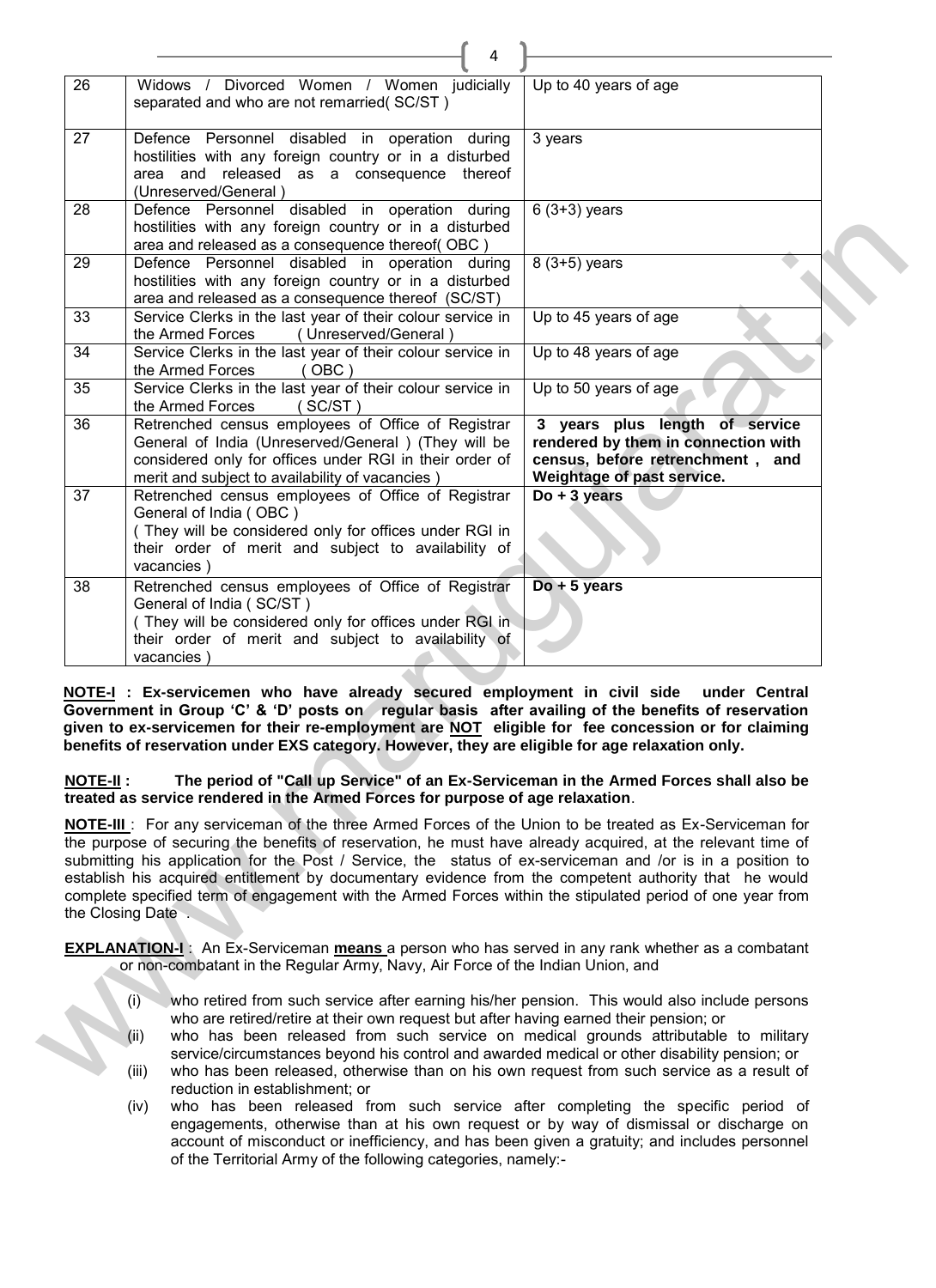- (a) Pension holders for continuous embodied service,
- (b) Persons with disability attributable to military service; and
- (c) Gallantry award winners.
- **EXPLANATION-II** *:* The persons serving in the Armed Forces of the Union, who on retirement from service, would come under the category of "ex-serviceman" are permitted to apply for re-employment one year before the completion of the specified terms of engagement or within one year after the closing date whichever is earlier, and avail themselves of all concessions available to ex-servicemen but shall not be permitted to leave the uniform until they complete the specified term of engagement in the Armed Forces of the Union.

5

- **NOTE- IV:** AGE CONCESSION IS NOT ADMISSIBLE TO SONS, DAUGHTERS AND DEPENDENTS OF EX-SERVICEMEN.
- **NOTE-V**: Service Clerks in the last year of their colour service in the Armed Forces, i.e. those who are due for release from the Army during the period **14.12.2013 - 13.12.2014** are only eligible for agerelaxation. Such candidates are not entitled to any concession in fee. Such candidates will be eligible to compete only for vacancies in Armed Forces Headquarters and Inter-Service Organisation, which are not reserved for Ex-servicemen, in their order of merit and subject to availability of vacancies.
- **NOTE VI: As per Supreme Court direction dated 24.02.1995 in Appeal No.731-69 of 1994, Age relaxation will be available for the Group-'C' posts in the O/o RGI (Registrar General of India) for retrenched Census employees as under :**
	- **(i) Age relaxation by 3 years plus length of service rendered by them in connection with census, before retrenchment ,**
	- **(ii) Weightage of past service.**

# **4(C)** : **PROCESS OF CERTIFICATION AND FORMAT OF CERTIFICATES**:

Candidates who wish to be considered against vacancies reserved or seek age-relaxation **must submit requisite certificate** from the competent authority issued on or before the prescribed date, in the prescribed format whenever such certificates are sought by the Regional/Sub-Regional Office . **O**therwise, their claim for SC/ST/OBC/PH/ExS status will not be entertained and their candidature/applications will be considered under **General (UR**) category. The formats of the certificates are annexed. Candidates claiming OBC status may note that the certificate including certificate of creamy layer status should have been obtained **within three years** before the Closing date (i.e. 13.12.2013) or on or before the date of Paper-II of the written examination, which is the last tier of examination. shall of the primited in the uniform until they complete the specified term of engagement in<br>the Armifed France of the Union.<br>
WOTE: W. S.C.E.CONCESSION IS NOT ADMISSIME. TO SONS, DAUGHTERS AND DEFIENDENTS OF<br>
SASENVICENE

**NOTE I:** The Closing date (i.e. 13.12.2013) will be treated as the date of **reckoning for OBC status,**  subject to 4(C) above.

#### **NOTE** II : **Candidates are warned that they may be permanently debarred from the examination conducted by the Commission in case they fraudulently claim SC/ST/OBC/ExS/PH status.**

**4(D) Visually handicapped** (VH) candidates with visual disabilities **of forty percent and above and candidates suffering from Cerebral Palsy** can avail the assistance of a **SCRIBE** in the Written Examination subject to such requests being made in the application form. Question Papers and Answer Sheets will not be provided in **BRAILLE.**

No attendant will be allowed with VH/Cerebral Palsy candidates inside the examination premises.

**NOTE**: Persons with visual disability of **less than forty percent** will not be considered as visually handicapped persons. **One eyed candidates** and partially blind candidates who are able to read the normal Question Paper set for all the candidates with or without magnifying glass and who wish to write/indicate the answer with the help of Magnifying Glass will be allowed to use the Magnifying Glass in the Examination Hall and **will not be entitled to a Scribe**. Such candidates will have to bring their own Magnifying Glass to the Examination Hall.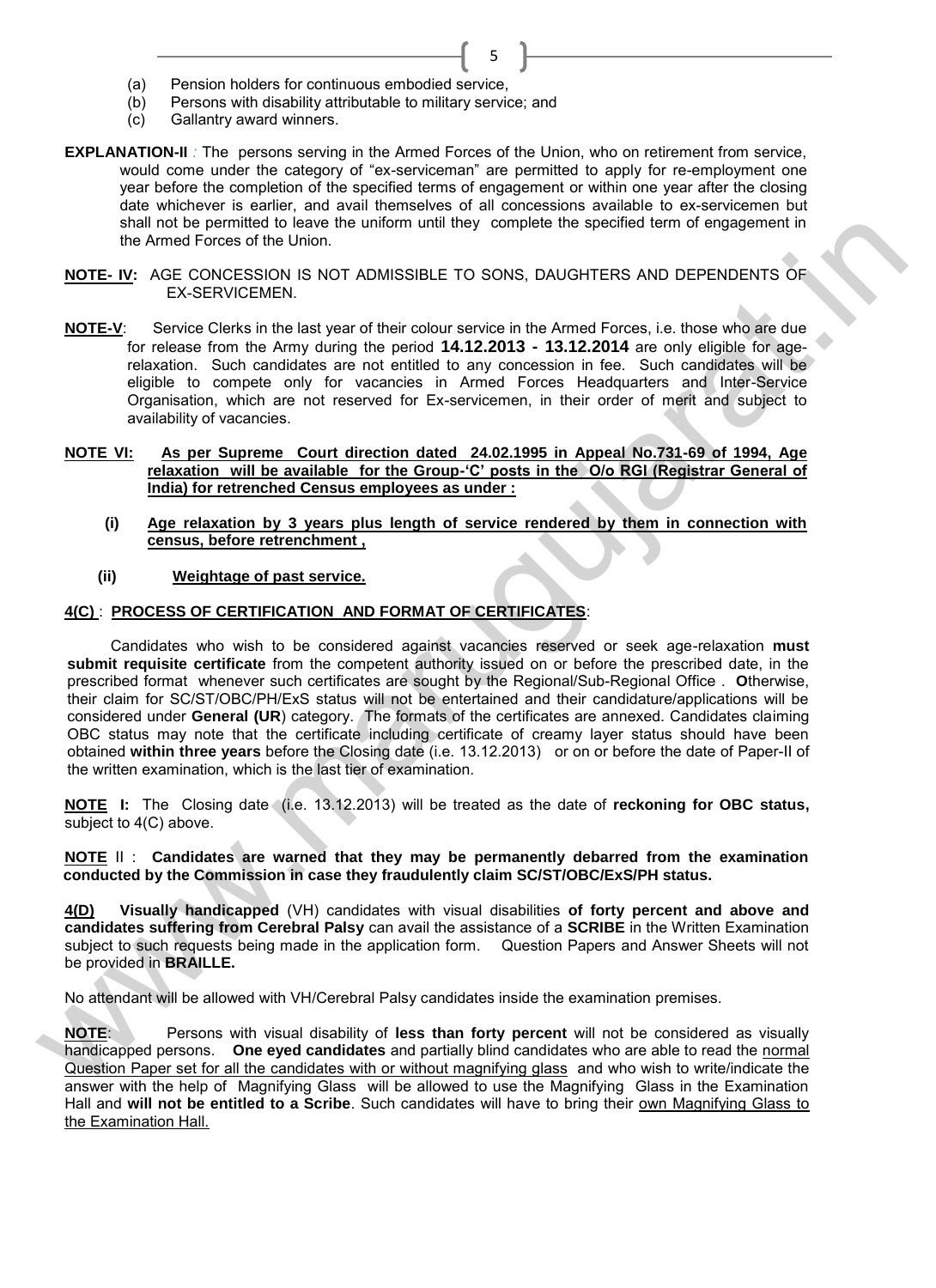#### **5. EDUCATIONAL QUALIFICATION : ( As on 13.12.2013)**

**Must have passed Matriculation Examination OR equivalent from a recognized Board.**

**Note**: Candidates who have not acquired/will not acquire the educational qualification **as on the closing date of receipt of application** will not be eligible and need not apply.

**6. MODE OF PAYMENT: FEE PAYABLE ₹ 100/-(Rupees One Hundred only) for each application.** 

 **Fee is exempted for all Women candidates and candidates belonging to Scheduled Caste, Scheduled Tribe, Physically Handicapped, and Ex-Servicemen eligible for reservation.**

6

(i) **For the candidates submitting the paper application:**

The candidates submitting Paper application should pay the fee by means of **"Central Recruitment Fee Stamps (CRFS)"only** . **CRFS** are available at the counter of all Departmental Post Offices of the country. Recruitment Fee Stamps should be pasted on the application form in the space earmarked for the purpose and **got cancelled** from the Counter of Post Office of issue **with the date stamp** of the Issuing Post Office in such a manner that the impression or the cancellation stamp partially overflows on the Application Form itself, taking care at the same time that the impression is clear and distinct to facilitate the **identification of date and Post Office of issue at any subsequent stage**. After getting the Recruitment Fee Stamps cancelled from the Post Office, the candidates must submit their application to the Regional Office /Sub- Regional Office of the Commission. Fear is exampted for all Women candidates and candidates belonging to Scheduled Caste,<br>
Scheduled Trate, Physical Venetac, and Ex-Scheduled Caste,<br>
(i) <u>For the annidelates submitting the paper application</u><br>
The candidate

(ii) **For the candidates submitting their applications on-line:**

The candidates submitting their applications on-line should pay the requisite fee only through State Bank of India in the form of challan or through State Bank of India net banking.

- **NOTE I:** Fee once paid will **not** be refunded under any circumstances.
- **NOTE II:** Fee paid by modes other than CRFS for off-line applications and SBI in case of online application will **not** be accepted and the applications of such candidates will be rejected forthright and the payment made shall stand forfeited. **Candidates submitting their application online shall make their payment through the State Bank of India as per instructions (Annexure-II B).**
- **NOTE III:** Candidates may please note that **non-cancellation of stamps** from the concerned Post Office in the manner indicated above, will lead to outright rejection of his/her application form. Therefore, it is in the interest of candidates that they get the CRFS cancelled from the concerned Post Office.

#### **7. CENTRES OF EXAMINATION**

 Candidates submitting paper application **must indicate the centre of examination opted by him/her, in the Application Form in respect of the Examination.** A candidate must submit his/her application only to the concerned Regional/Sub Regional Office of the Commission under whose jurisdiction the States/UTs in which the post applied for lies. Candidates may also note that they must choose a centre within such State/UT for which they are applying. **Application received in any Regional/Sub Regional Office of the Commission for any State/ centre outside the jurisdiction of that Region/Sub-Region will be rejected summarily**.

 The applications should be addressed to the **Regional / Sub-Regional Offices of the Commission** as indicated in the table below:-

| State / UT | Code<br>No. | <b>Examination Centres &amp; Centre Code</b> | Address to which the<br>applications should be<br>sent |
|------------|-------------|----------------------------------------------|--------------------------------------------------------|
|            |             |                                              |                                                        |
| Bihar      | 01          | Patna(3206), Muzaffarpur(3205),              | Regional Director(CR),                                 |
|            |             | Bhagalpur(3201), Gaya(3203)                  | Selection<br>Staff                                     |
|            |             |                                              | Commission,                                            |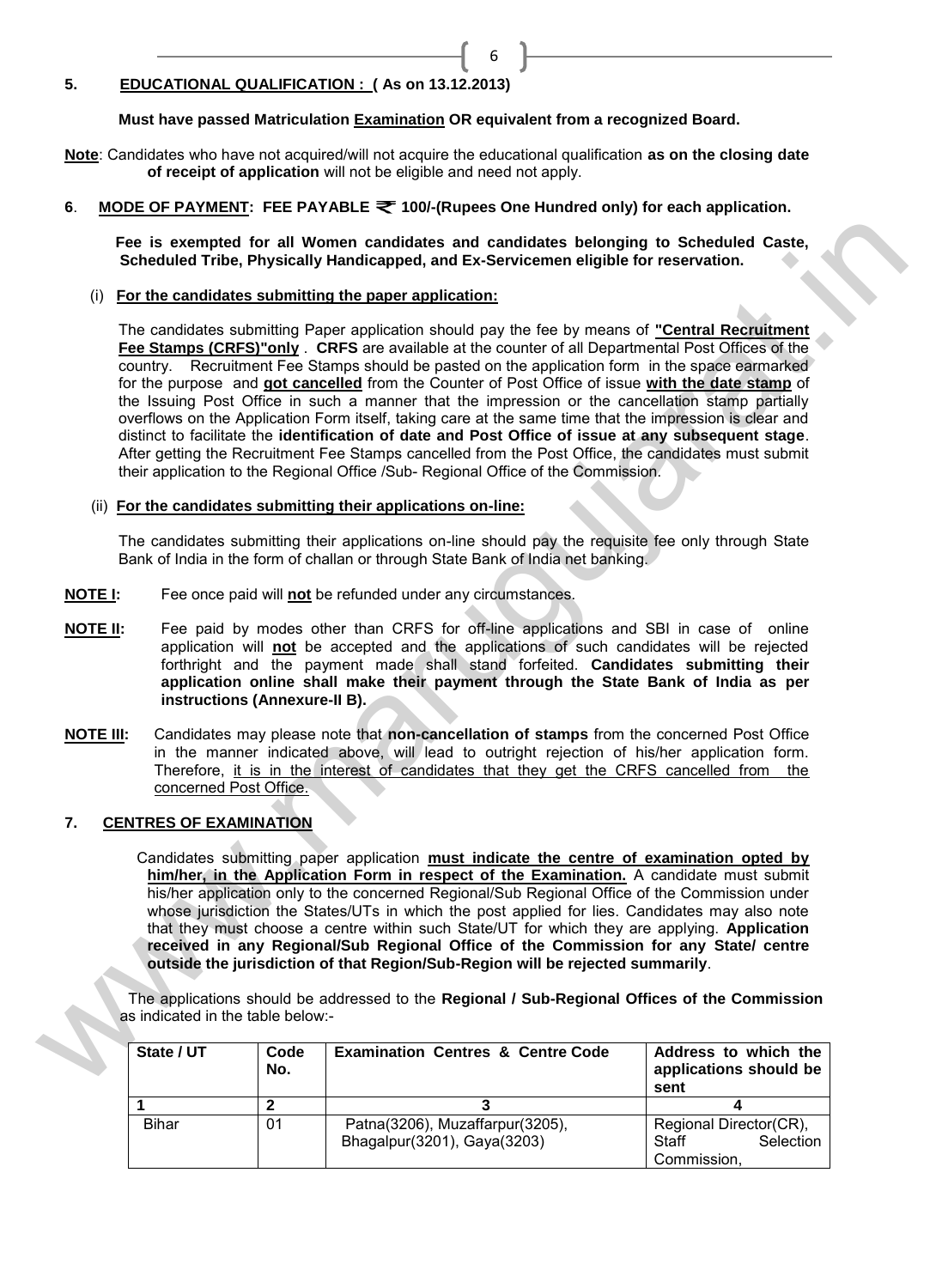| <b>Uttar Pradesh</b>         | 02              | Agra(3001), Bareilly(3005),                                                                                                                       | 21-23, Lawther<br>Road,                                                                                    |
|------------------------------|-----------------|---------------------------------------------------------------------------------------------------------------------------------------------------|------------------------------------------------------------------------------------------------------------|
|                              |                 | Gorakhpur(3007), Kanpur(3009),<br>Meerut(3011),<br>Varanasi(3013),                                                                                | Allahabad,<br>Uttar Pradesh-211002                                                                         |
| Jharkhand                    | 03              | Allahabad(3003), Lucknow(3010<br>Ranchi(4205)                                                                                                     | Regional Director (ER),                                                                                    |
| Odisha                       | 04              | Bhubaneshwar(4604), Cuttack(4605),<br>Sambalpur(4609), Keonjhargarh(4606)                                                                         | <b>Staff Selection</b><br>Commission,                                                                      |
| West Bengal                  | 05              | Kolkata(4410), Midnapur(4413),<br>Jalpaiguri(4408), Chinsurah (4405), Siliguri<br>(4415), Berhampore(4403), Barasat(4402),<br>Malda(4412)         | 1 <sup>st</sup> MSO Building, (8 <sup>th</sup><br>Floor),<br>234/4. Acharya<br>Jagadish Chandra Bose       |
| A&N Islands                  | 06              | Port Blair(4802)                                                                                                                                  | Road), Kolkata,<br>West Bengal-700020                                                                      |
| Sikkim                       | 07              | Gangtok(4001)                                                                                                                                     |                                                                                                            |
| Karnataka                    | 08              | Bangalore(9001), Mangalore(9008),<br>Dharwar(9004), Gulbarga(9005)                                                                                | Regional Director(KKR),<br><b>Staff Selection</b><br>Commission,<br>1 <sup>st</sup> Floor, "E" Wing,       |
| Kerala                       | 09              | Thiruvananthapuram(9211), Kochi(9204),<br>Thrissur(9212),<br>Kozhikode (Calicut) (9206)                                                           | Kendriya Sadan,<br>Koramangala,<br>Bangalore,<br>Karnataka-560034                                          |
| Lakshadweep<br>Islands       | 10              | Kavaratti (9401)                                                                                                                                  |                                                                                                            |
| Delhi                        | 11              | Delhi(2201)                                                                                                                                       | Regional Director (NR),                                                                                    |
| Rajasthan                    | 12              | Jaipur(2405), Jodhpur(2406),<br>Bharatpur(2403), Kota(2407),<br>Bikaner(2404), Udaipur(2409),<br>Ajmer(2401), Alwar(2402),<br>Sriganganagar(2408) | <b>Staff Selection</b><br>Commission,<br>Block No. 12, CGO<br>Complex,<br>Lodhi Road, New Delhi-<br>110504 |
| Uttarakhand                  | 13              | Dehradun(2002),<br>Haldwani(2003), Almora(2001),<br>Srinagar(Uttarakhand) (2004)                                                                  |                                                                                                            |
| Arunachal<br>Pradesh         | 14              | Itanagar(5001),                                                                                                                                   | Regional<br>Director(NER),                                                                                 |
| Assam                        | 15              | Guwahati (Dispur)(5105), Dibrugarh(5102),<br>Tezpur (5112), Jorhat(5107), Silchar(5111),<br>Goalpara (5104), Lakhimpur (5109)                     | <b>Staff Selection</b><br>Commission,<br>HOUSEFED Complex,                                                 |
| Manipur                      | 16              | Imphal(5501), Churachandpur(5502)                                                                                                                 | West End Block, Last<br>Gate, Beltola Basistha                                                             |
| Meghalaya                    | 17              | Shillong(5401), Tura (5402)                                                                                                                       | Road, Dispur, Guwahati,<br>Assam-781006                                                                    |
| Mizoram                      | 18 <sub>1</sub> | Aizwal(5701)                                                                                                                                      |                                                                                                            |
| Nagaland                     | 19              | Kohima(5302)                                                                                                                                      |                                                                                                            |
| Tripura                      | 20              | Agartala(5601)                                                                                                                                    |                                                                                                            |
| Andhra Pradesh               | 21              | Hyderabad(8002), Guntur(8001),<br>Kurnool(8003), Rajahmundry(8004),<br>Tirupati(8006), Vishakhapatnam (8007)                                      | Regional Director (SR),<br><b>Staff Selection</b><br>Commission,<br>EVK Sampath Building,                  |
| Puducherry<br>&<br>Tamilnadu | 22              | Puducherry(8401)<br>Coimbatore(8202), Chennai(8201),<br>Madurai(8204), Tirunelveli(8207)<br>Tiruchirapalli(8206)                                  | $2^{nd}$ Floor,<br>College Road, Chennai,<br>Tamil Nadu-600006                                             |
| Daman & Diu<br>and Goa       | 23              | Panaji (7801)                                                                                                                                     | Regional Director (WR),<br><b>Staff Selection</b>                                                          |
| Gujarat                      | 24              | Ahmedabad(7001), Vadodara(7002),                                                                                                                  | Commission,                                                                                                |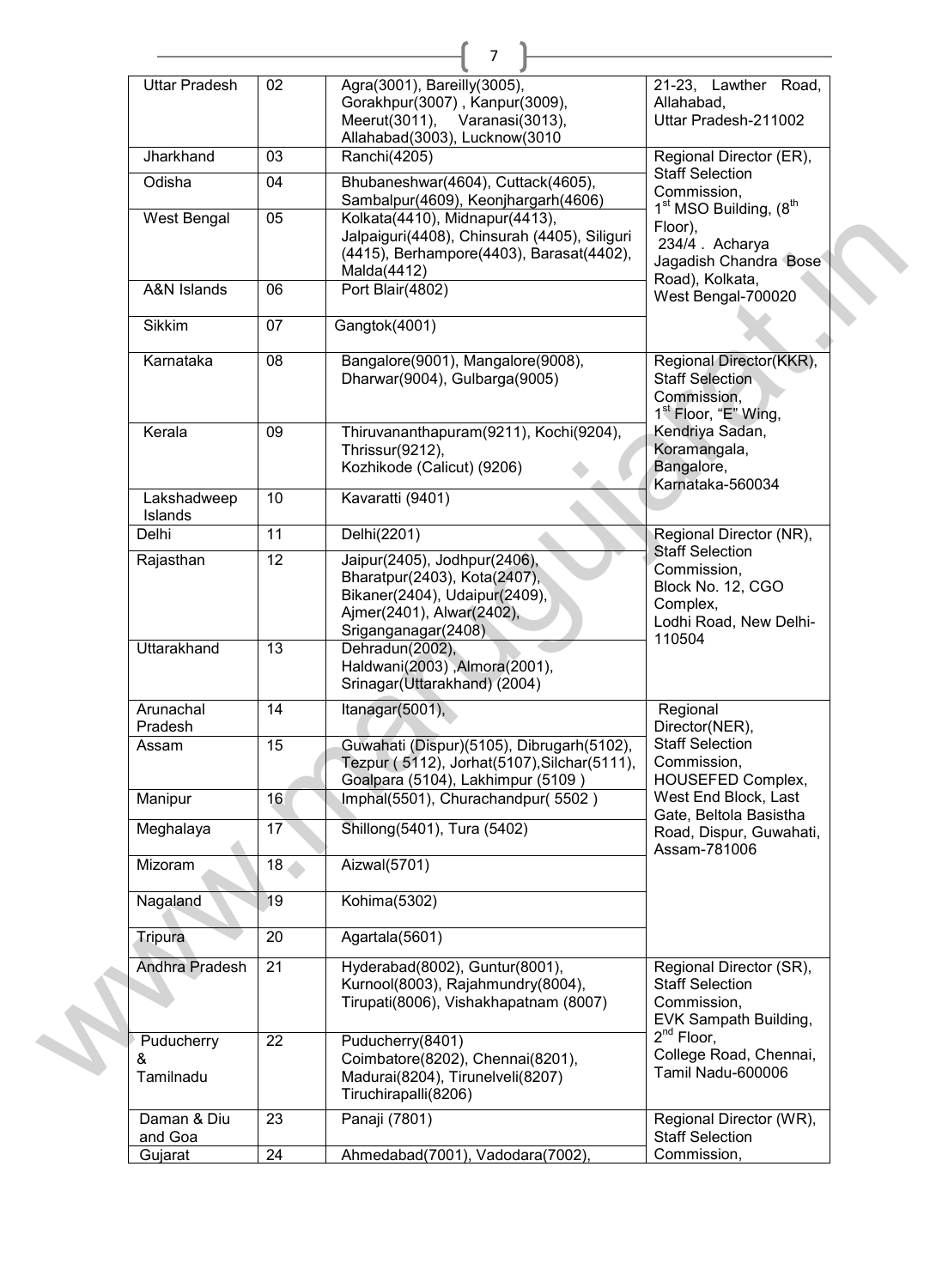|                                              | Dadra & Nagar<br>Haveli                                        |    |                               | Rajkot(7006), Surat(7007)                                                                                                                                          | 1 <sup>st</sup> Floor, South Wing,<br>Pratishta Bhawan,                                                                                                                                                                                                                                                                                                            |
|----------------------------------------------|----------------------------------------------------------------|----|-------------------------------|--------------------------------------------------------------------------------------------------------------------------------------------------------------------|--------------------------------------------------------------------------------------------------------------------------------------------------------------------------------------------------------------------------------------------------------------------------------------------------------------------------------------------------------------------|
|                                              | Maharashtra                                                    | 25 | Amravati (7201)               | Aurangabad(7202), Mumbai(7204),<br>Kolhapur(7203), Nagpur(7205),<br>Pune(7208), Nashik (7207),                                                                     | 101 M.K. Road,<br>Mumbai,<br>Maharashtra-400020                                                                                                                                                                                                                                                                                                                    |
|                                              | Chhattisgarh                                                   | 26 |                               | Raipur(6204), Ambikapur(6201),<br>Jagdalpur(6203), Bilaspur(6202)                                                                                                  | Dy. Director (MPR),<br><b>Staff Selection</b><br>Commission,                                                                                                                                                                                                                                                                                                       |
|                                              | Madhya<br>Pradesh                                              | 27 | Jabalpur(6007)                | Indore(6006), Chindwara(6003),<br>Chattarpur(6002), Guna(6004),<br>Mandsaur(6010), Jhabua(6008),<br>Khandwa(6009), Rewa(6012),<br>Bhopal(6001), Gwalior(6005),     | "J-5, Anupam Nagar,,<br>Raipur, Chhatisgarh-<br>492001                                                                                                                                                                                                                                                                                                             |
|                                              | Chandigarh                                                     | 28 |                               | Chandigarh(1601),                                                                                                                                                  | Dy. Director (NWR),<br><b>Staff Selection</b>                                                                                                                                                                                                                                                                                                                      |
|                                              | Jammu &<br>Kashmir                                             | 29 |                               | Leh(1005), Jammu(1004), Srinagar(1007)                                                                                                                             | Commission,<br>Block No. 3, Gr. Floor,                                                                                                                                                                                                                                                                                                                             |
|                                              | Haryana                                                        | 30 | <b>Hisar (1803)</b>           |                                                                                                                                                                    | Kendriya Sadan, Sector-<br>9, Chandigarh-160017                                                                                                                                                                                                                                                                                                                    |
|                                              | Himachal<br>Pradesh                                            | 31 |                               | Shimla(1203), Hamirpur (1202)                                                                                                                                      |                                                                                                                                                                                                                                                                                                                                                                    |
|                                              | Punjab                                                         | 32 |                               | Bhathinda (1401), Jalandhar(1402)                                                                                                                                  |                                                                                                                                                                                                                                                                                                                                                                    |
| NOTE I:                                      | applications.<br>need to appear for the Examination only once. |    |                               |                                                                                                                                                                    | No change of Centre of Examination will be allowed under any circumstances. Hence, the<br>candidates should select the centres carefully and indicate the same correctly in their<br>In case of applications for different States situated in the same region, the candidates will                                                                                 |
| NOTE II:<br>shown below:<br>Paper-I:<br>Part | <b>SCHEME OF EXAMINATION:</b><br><b>Subject</b>                |    | <b>Maximum</b><br><b>Mark</b> | centre to some other Centre to take the examination.<br>(A) SCHEME OF THE WRITTEN EXAMINATION AND SYLLABUS<br><b>Total Duration /</b><br><b>Timing for General</b> | The Commission reserves the right to cancel any Centre and ask the candidates of that centre to<br>appear from another centre. Commission also reserves the right to divert candidates of any<br>The written examination will consist of (Paper-I) objective type paper and (Paper-II) descriptive type as<br><b>Total Duration/</b><br><b>Timing for Visually</b> |
|                                              |                                                                |    |                               | candidates                                                                                                                                                         | Handicapped/ Cerebral Palsy<br>candidates                                                                                                                                                                                                                                                                                                                          |
| A                                            | <b>General Intelligence</b><br>&<br>Reasoning<br>25questions)  |    | 25                            | 2 Hours                                                                                                                                                            | 2 Hours 40 Mins.                                                                                                                                                                                                                                                                                                                                                   |
| B                                            | <b>Numerical Aptitude</b><br>(25 questions)                    |    | 25                            | 10.00 A.M. to 12.00 Noon<br>or                                                                                                                                     | 10.00 A.M. to 12.40 PM<br>or                                                                                                                                                                                                                                                                                                                                       |
| $\overline{c}$                               | <b>General English</b><br>(50 questions)                       |    | 50                            | 2:00 PM to 4:00 PM                                                                                                                                                 | 2:00 PM to 4:40 PM                                                                                                                                                                                                                                                                                                                                                 |

 $\mathbf{r}$   $\mathbf{r}$ 

# **8. SCHEME OF EXAMINATION:**

# **(A) SCHEME OF THE WRITTEN EXAMINATION AND SYLLABUS**

| Part           | <b>Subject</b>                                                | <b>Maximum</b><br><b>Mark</b> | <b>Total Duration /</b><br><b>Timing for General</b><br>candidates | <b>Total Duration/</b><br><b>Timing for Visually</b><br>Handicapped/ Cerebral Palsy<br>candidates |
|----------------|---------------------------------------------------------------|-------------------------------|--------------------------------------------------------------------|---------------------------------------------------------------------------------------------------|
| A              | <b>General Intelligence</b><br>Reasoning<br>&<br>25questions) | 25                            | 2 Hours                                                            | 2 Hours 40 Mins.                                                                                  |
| B              | <b>Numerical Aptitude</b><br>25 questions)                    | 25                            | 10.00 A.M. to 12.00 Noon<br>or                                     | 10.00 A.M. to 12.40 PM<br>or                                                                      |
| $\mathbf{C}^-$ | <b>General English</b><br>50 questions)                       | 50                            | 2:00 PM to 4:00 PM                                                 | 2:00 PM to 4:40 PM                                                                                |
| D              | <b>General Awareness</b><br>(50 questions)                    | 50                            |                                                                    |                                                                                                   |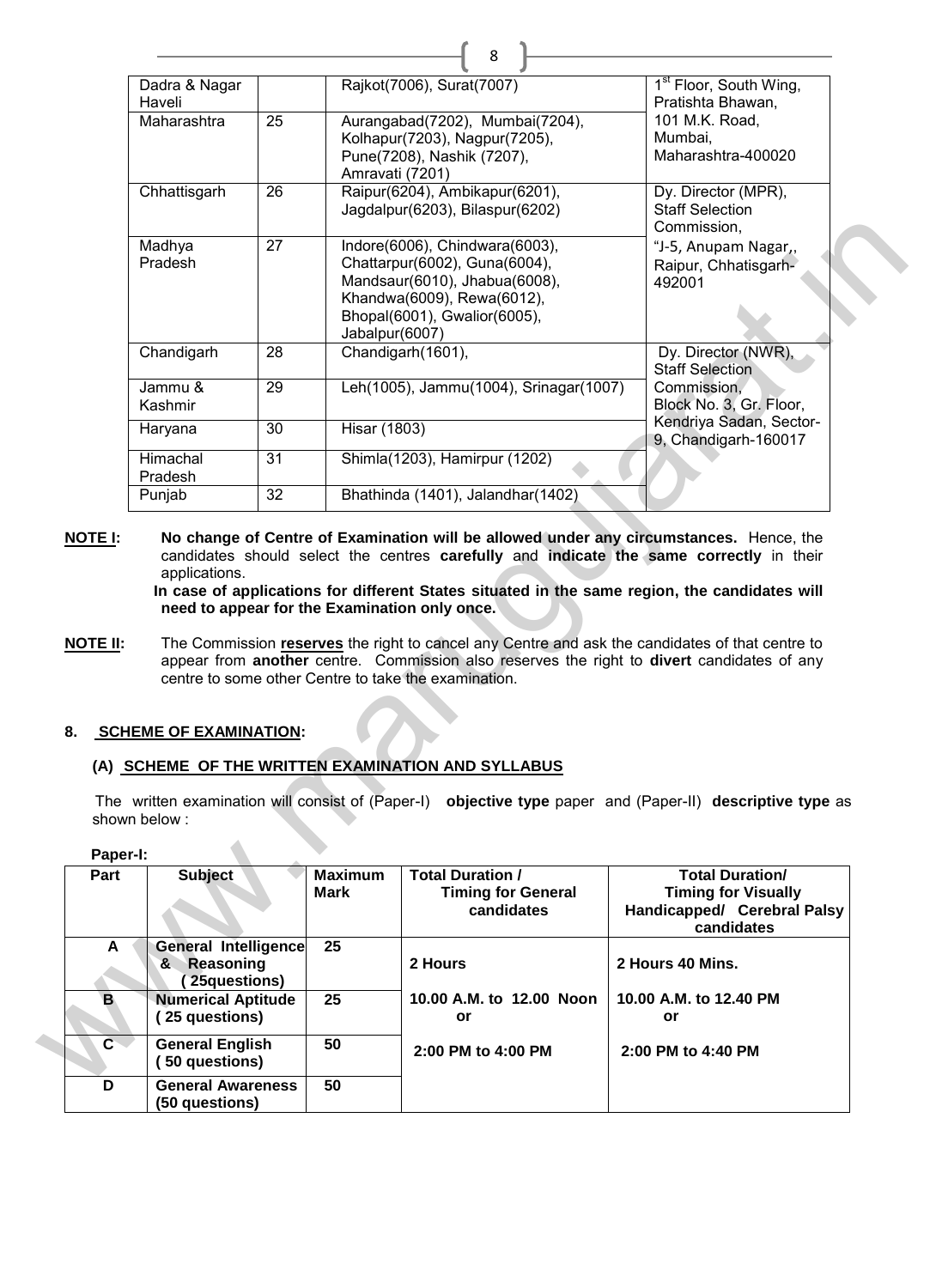**Paper-II:**

| .                                     |              |                         |                                         |
|---------------------------------------|--------------|-------------------------|-----------------------------------------|
| <b>Subject</b>                        | Maximum      | <b>Total Duration /</b> | <b>Total Duration/</b>                  |
|                                       | <b>Marks</b> | Timing for General      | <b>Timing for Visually Handicapped/</b> |
|                                       |              | candidates              | <b>Cerebral Palsy candidates</b>        |
| Short Essay/Letter in English or   50 |              | 30 minutes              | 45 minutes                              |
| any language included in the 8th      |              |                         |                                         |
| schedule of the Constitution.         |              |                         |                                         |

**NOTE-I :** Paper-I will consist of O**bjective Type- Multiple choice questions** only. The questions will be set **both in English & Hindi.** The Commission reserves the right to set the questions additionally in regional languages subject to technical feasibility.

- **NOTE-II: There will be negative marking of 0.25 marks for each wrong answer**. Candidates are, therefore, advised to keep this in mind while answering the questions.
- **NOTE-III:** Paper-II will be descriptive in which the candidate will be required to write short essay/letter in English or **any language** included in the 8th schedule of the Constitution.
- **NOTE-IV:** Paper-II will only be of qualifying nature and is intended to test elementary language skills in view of recategorization of the post as Group-C and in view of job requirements.
- **NOTE-V:** Paper-II will be held only for such candidates who meet the cut-off prescribed by the Commission in Paper-I for different categories. The date and time of the Paper will be communicated to shortlisted candidates in due course. Commission reserves the right to set separate qualifying standard in any Part of Paper-I.

#### **SYLLABUS :**

**Paper-I Questions on 'General Intelligence and Reasoning' will be non-verbal considering the functions attached to the post. Questions on Numerical Aptitude and General English will be simple, of a level that an average matriculate will be in a position to answer comfortably. Questions on General Awareness will be also of similar standard.** 

**General Intelligence:** It would include questions of non-verbal type. The test will include questions on similarities and differences, space visualization, problem solving, analysis, judgment, decision making, visual memory, discriminating observation, relationship concepts, figure classification, arithmetical number series, nonverbal series etc. The test will also include questions designed to test the candidate's abilities to deal with abstract ideas and symbols and their relationship, arithmetical computation and other analytical functions.

#### **English Language** : **Candidates' understanding of the Basics of English Language, its vocabulary, grammar, sentence structure, synonyms, antonyms and its correct usage, etc. his/her writing ability would be tested.**

**Numerical Aptitude:** This paper will include questions on problems relating to Number Systems, Computation of Whole Numbers, Decimals and Fractions and relationship between Numbers, Fundamental arithmetical operations, Percentages, Ratio and Proportion, Averages, Interest, Profit and Loss, Discount, use of Tables and Graphs, Mensuration, Time and Distance, Ratio and Time, Time and Work, etc.

**General Awareness**: Questions will be designed to test the ability of the candidate's general awareness of the environment around him and its application to society. Questions will also be designed to test knowledge of current events and of such matters of everyday observation and experience in their scientific aspects as may be expected of an educated person. The test will also include questions relating to India and its neighbouring countries especially pertaining to Sports, History, Culture, Geography, Economic scene, General Polity including Indian Constitution, and Scientific Research etc. These questions will be such that they do not require a special study of any discipline. WEIGH: Paper-I of the control of the photon Type. Multiple choice questions only. The questions will be a stop<br>the solicity and control of the photon control of the syles and control of the syles and the control of the con

#### **NOTE:** For VH candidates of 40% and above visual disability and opting for **SCRIBE** there will be no component of **Maps/Graphs/Diagrams/Statistical Data in the General Intelligence & Reasoning / General Awareness Paper.**

**Paper-II:** The Paper will be set in English and Hindi and to the extent possible in other languages mentioned in the 8<sup>th</sup> Schedule of the Constitution as given in Annexure-X, to test basic language skills commensurate with the educational qualification prescribed for the post. Candidates will be required to write one short essay/letter in English or any language included in the  $8<sup>th</sup>$  schedule of Constitution.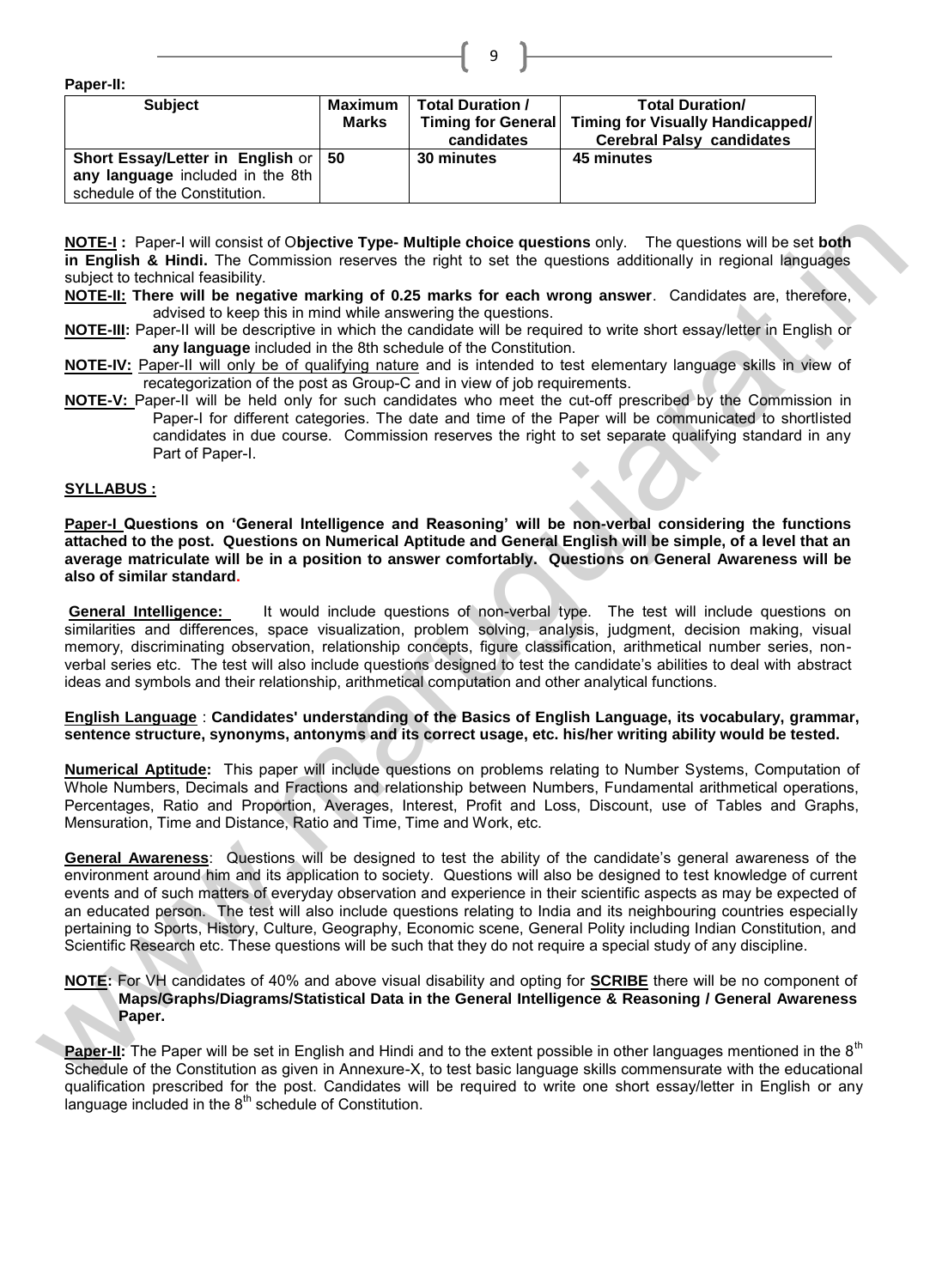#### **9. GENERAL INSTRUCTIONS TO BE COMPLIED BY THE CANDIDATES IN THE WRITTEN EXAMINATION**

10

- (i) Candidates must write the papers/indicate the answers in their own hand.
- 
- (ii) In the question papers, wherever necessary, the Metric systems of weights and measures only will be used.<br>(iii) Candidates are not permitted to use calculators and other electronic gadgets except as specified in th Candidates are not permitted to use calculators and other electronic gadgets except as specified in the Notice. They should not, therefore, bring the same inside the Examination Premises / Venue.
- (iv) If any candidate is found to possess mobile phones or any other means of wireless communication in the working or switched off mode, his/her candidature shall be cancelled forthwith.

#### **10. MODE OF SELECTION** :

 Candidates will be shortlisted for the Paper-II on the basis of their performance in Paper-I. Paper-II will only of qualifying nature. The cut-offs in Paper-I and qualifying marks in Paper-II may be different for vacancies in each State/UT will be fixed at the discretion of the Commission. Candidates for each State/UT will be finally selected based on their performance in Paper-I, subject to their meeting basic qualifying standards fixed in Paper-II.

Provided that SC, ST, OBC and PH candidates, who are selected on their own merit without relaxed standards, will not be adjusted against the reserved share of vacancies. **Such SC, ST, OBC and PH candidates will be accommodated against the general/unreserved vacancies as per their position in the overall Merit List.** The reserved vacancies will be filled up separately from amongst the eligible SCs, STs, OBCs, and PH candidates which will, thus, comprise of SC , ST, OBC and PH candidates who are lower in merit than the last general candidate in merit list of unreserved category but otherwise found suitable for appointment even by relaxed standard.

Physically Handicapped (OH/VH) category candidate who qualifies on the basis of relaxed standards viz. age limit, experience or qualifications, permitted number of chances in written examination, extended zone of consideration, etc. is to be counted against reserved vacancies and not against general vacancies subject to fitness of such candidate for selection. Such candidates may also be recommended at relaxed standards to the extent of the number of vacancies reserved for them, to make up for the deficiency in the reserved quota, irrespective of their rank in the order of merit. In so far as cases of Ex-Serviceman are concerned, deduction of the military service rendered from the age of Ex-Servicemen is permissible against the reserved or unreserved posts and such exemption cannot be termed as relaxed standards in regard to age. 10. MODE OF SELECTION:<br>
We condider solid to select from the Paper-II on the basis of their performance in Paper-II Paper-II we moved<br>
Starfard matter is an excellent matter and consideration from the Substitute of the sel

Success in the examination confers no right of appointment unless government are satisfied after such enquiry as may be considered necessary that the candidate is suitable in all respects of appointment to the service/post.

The Commission may maintain a reserve list for each State/UT valid for one year from the date of declaration of result or publication of the Notice of the next recruitment whichever is earlier.

# **11. RESOLUTION OF TIE CASES**

 In cases where more than one candidate secure the equal aggregate marks, tie will be resolved by applying the following methods one after another :-

- (1) By referring to the marks in Part-III of the objective type paper.
- (2) By referring to marks in Part-II of the objective type paper.
- (3) Date of birth i.e. the candidate older in age gets preference.
- (4) By referring to the alphabetical order of the names taking first name into consideration.

**12. HOW TO APPLY** : **Paper Applications must be submitted only in the prescribed format (Annexure-I) ,**  For detailed instructions relating to the application form and how the application is to be submitted, Annexure - II A or Annexure - II B, for postal applications and on-line applications respectively, may be referred to.

# **13. ADMISSION TO THE EXAMINATION**:

All eligible candidates who apply in response to this advertisement by the CLOSING DATE will be assigned **Roll numbers**. These will be communicated to them or placed on the website of the concerned Regional Office at least **two weeks** before the date of the examination. A candidate must write his/her Roll number along with his/her name, date of birth and name of the examination while addressing any communication to the Commission. Communication from the candidate not furnishing these particulars shall not be entertained.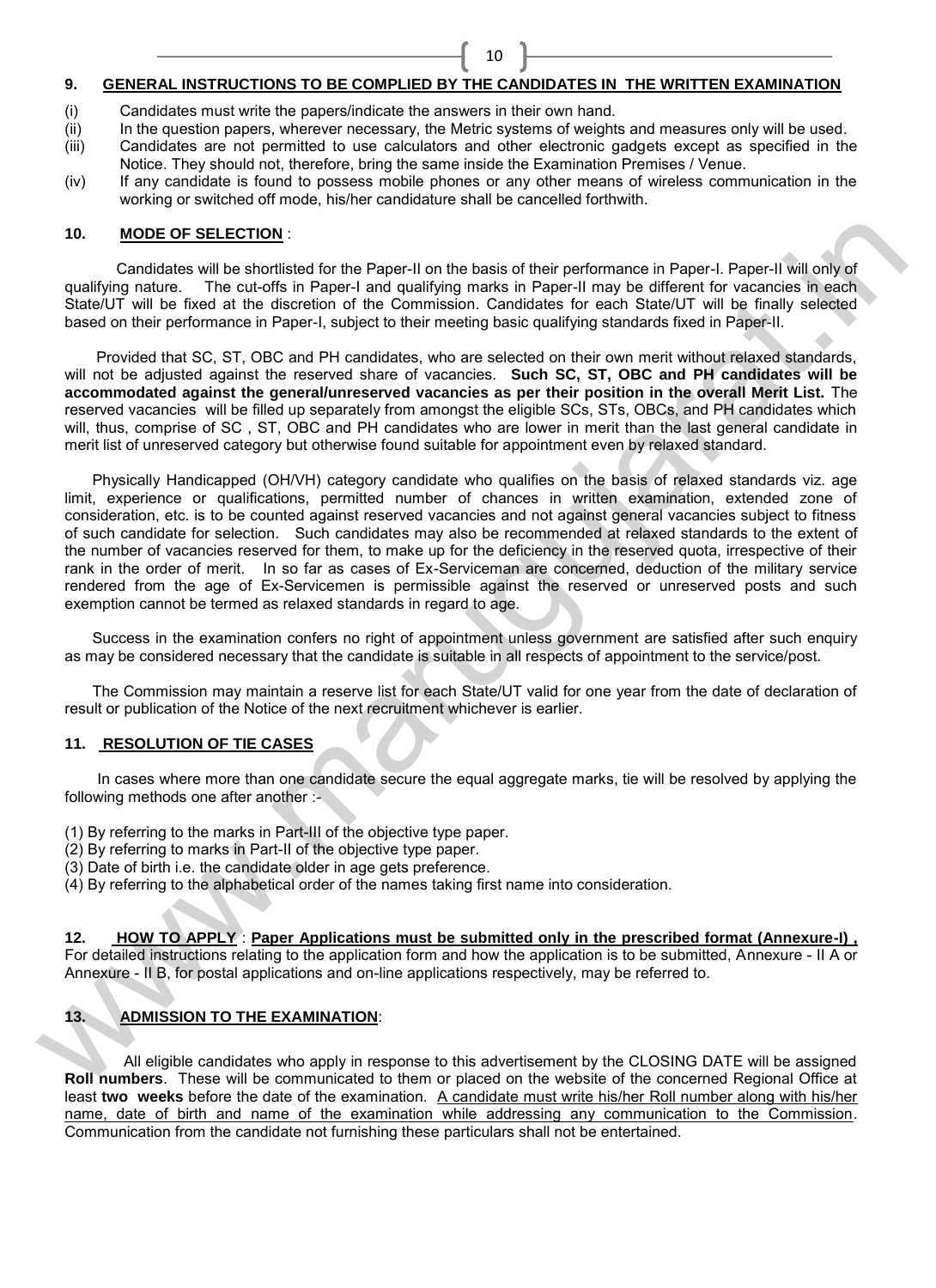Admission Certificates (ACs) for the Examination indicating the time table and also venues of examination for each candidate will be issued to all applicants about three weeks before the date of examination. IF ANY CANDIDATE DOES NOT RECEIVE ADMISSION CERTIFICATE FOR THE EXAMINATION OR UNABLE TO DOWNLOAD FROM THE WEBSITE OF THE REGIONAL OFFICE ONE WEEK BEFORE THE DATE OF EXAMINATION, HE/SHE MUST IMMEDIATELY CONTACT THE CONCERNED REGIONAL/SUB REGIONAL OFFICE (S) OF THE COMMISSION WITH PROOF OF HAVING SUBMITTED HIS/HER APPLICATION. (In case of Applications submitted under Certificate of Posting, the Date-Stamp of the Post-Office concerned should be clearly legible). FAILURE TO DO SO WILL DEPRIVE HIM/HER OF ANY CLAIM FOR CONSIDERATION. CANDIDATES ALSO HAVE THE OPTION TO DOWNLOAD THE ADMISSION CERTIFICATES FROM THE CONCERNED REGIONAL/SUB REGIONAL OFFICES WEBSITE. SUCH FACILITY WILL BE AVAILABLE ATLEAST **ONE WEEK** BEFORE THE EXAMINATION. Candidates who apply on-line but are unable to download their Admission Certificates or do not receive their Admission Certificates at least one week before the date of the examination should contact the concerned Regional Office with details such as Registration ID, Transaction ID of SBI, copy of challan, etc. for obtaining the Admission Certificates. Details of deficiency in online applications, if any, will also be placed on the Commission's website ( http://ssc.nic.in ) about two weeks before the examination. ALSO HAVE THE OFTION TO COYNUGAD THE CONSISSOM CERTIFICATS FROM THE COVERNED RESIDENT (COVERNED CONSISSOM CERTIFICATION CORRESPOND CONTERNS THE SUCH TAGAD TO CONSIST CONSISTENCIAL DEFINITION CONTERNS CONSISTENCIAL DETERMI

11

**Note**-I: The candidates must carry at least one photo bearing identity proof such as Driving License,Aadhaar Card, Voter Card, College/University ID Card, Income Tax PAN, while attending the examination, failing which they shall not be allowed to appear for the examination.

**Note-II**:Candidates should bring passport size photographs (two photographs for each session) for affixing it in the Commission's copy of Admission Certificate in the presence of Invigilator, if required. Candidates not carrying photographs will not be allowed to appear in the examination.

# **14**. **Action against candidates found guilty of misconduct:**

 Candidates are warned that they should not furnish any particulars that are false or suppress any material information while filling in the application form. Candidates are also warned that they should in no case attempt to alter or otherwise tamper with any entry in a document or the attested certified copy submitted by them nor should they submit a tampered/fabricated document. If there is any inaccuracy or any discrepancy, in filling OMR Sheet, they will be awarded "ZERO" marks.

# **Without prejudice to criminal action/debarment from Commission's examination wherever necessary, candidature will be summarily cancelled at any stage of the recruitment in respect of candidates found have indulged in any of the following:-**

- (i) **I**n possession of MOBILE PHONE & ACCESSORIES AND OTHER ELECTRONIC GADGETS WITHIN THE PREMISES OF THE EXAMINATION CENTRES, WHETHER IN USE OR IN SWITCH OFF MODE AND ON PERSON OR OTHERWISE.
- (ii) **I**nvolved in malpractices.
- (iii) **U**sing unfair means in the examination hall.
- (iv) **O**btaining support for his / her candidature by any means.
- (v) **I**mpersonate/ **P**rocuring impersonation by any person.
- (vi) **S**ubmitting fabricated documents or documents which have been tampered with.
- (vii) **M**aking statements which are incorrect or false or suppressing material information.
- (viii) **R**esorting to any other irregular or improper means in connection with his/her candidature for the examination.
- (ix) **M**isbehaving in any other manner in the examination hall with the Supervisor, Invigilator or Commission's representatives.
- (x) **T**aking away the Answer Sheet with him/her from the examination hall, or passing it on to unauthorised persons during the conduct of the examination.
- (xi) **I**ntimidating or causing bodily harm to the staff employed by the Commission for the conduct of examination.
- (xii) **T**o be ineligible for the Examination by not fulfilling the eligibility conditions mentioned in the Notice.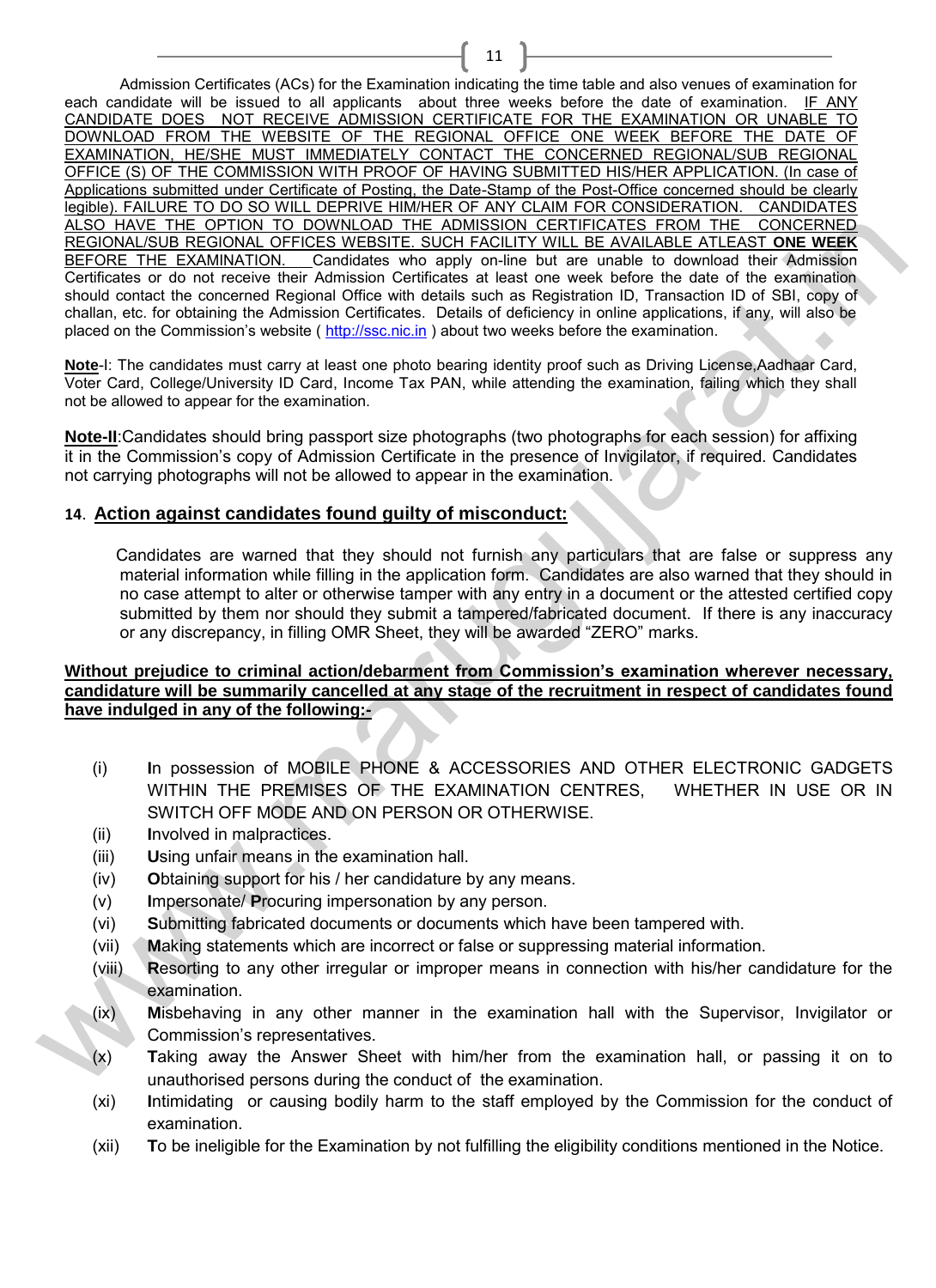(xiii) **C**andidature can also be cancelled at any stage of the recruitment for any other ground which the Commission considers to be sufficient cause for cancellation of candidature.

12

# **15**. **COMMISSION'S DECISION FINAL**

 The decision of the Commission in all matters relating to eligibility, acceptance or rejection of the applications, penalty for false information, mode of selection, conduct of examination(s) and interviews, allotment of examination centres, selection and allotment of posts/organizations to selected candidates will be final and binding on the candidates and no enquiry/correspondence will be entertained in this regard. summation centres, electron and allement of constrollational to beloided and the final simulation of the stress of the stress of the stress of the stress of the stress of the stress of the stress of the stress of the stres

#### **16. COURTS JURISDICTION**

 Any dispute in regard to this recruitment will be subject to courts/tribunals having jurisdiction over the place of concerned Regional/Sub-Regional Office of the SSC where the candidate has submitted his/her application.

**17. For detailed instructions relating to Application form, instructions for filling up the application form and for on-line payment/submission of application , candidates are advised to refer Annexures-I, II A and II B.**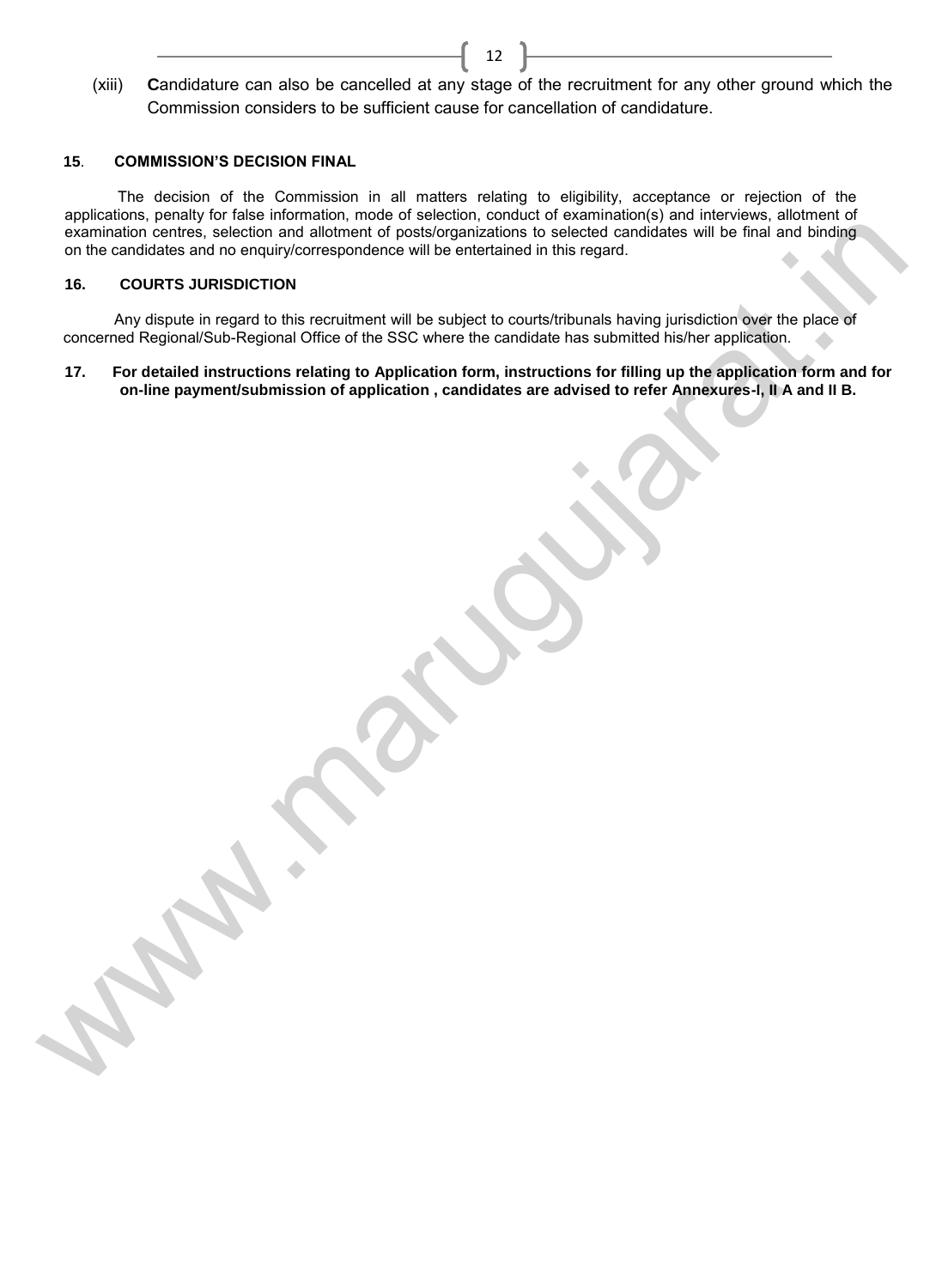**SPACE FOR APPLICATION FORM** Www.marugusarat.in

 $\begin{pmatrix} 13 \end{pmatrix}$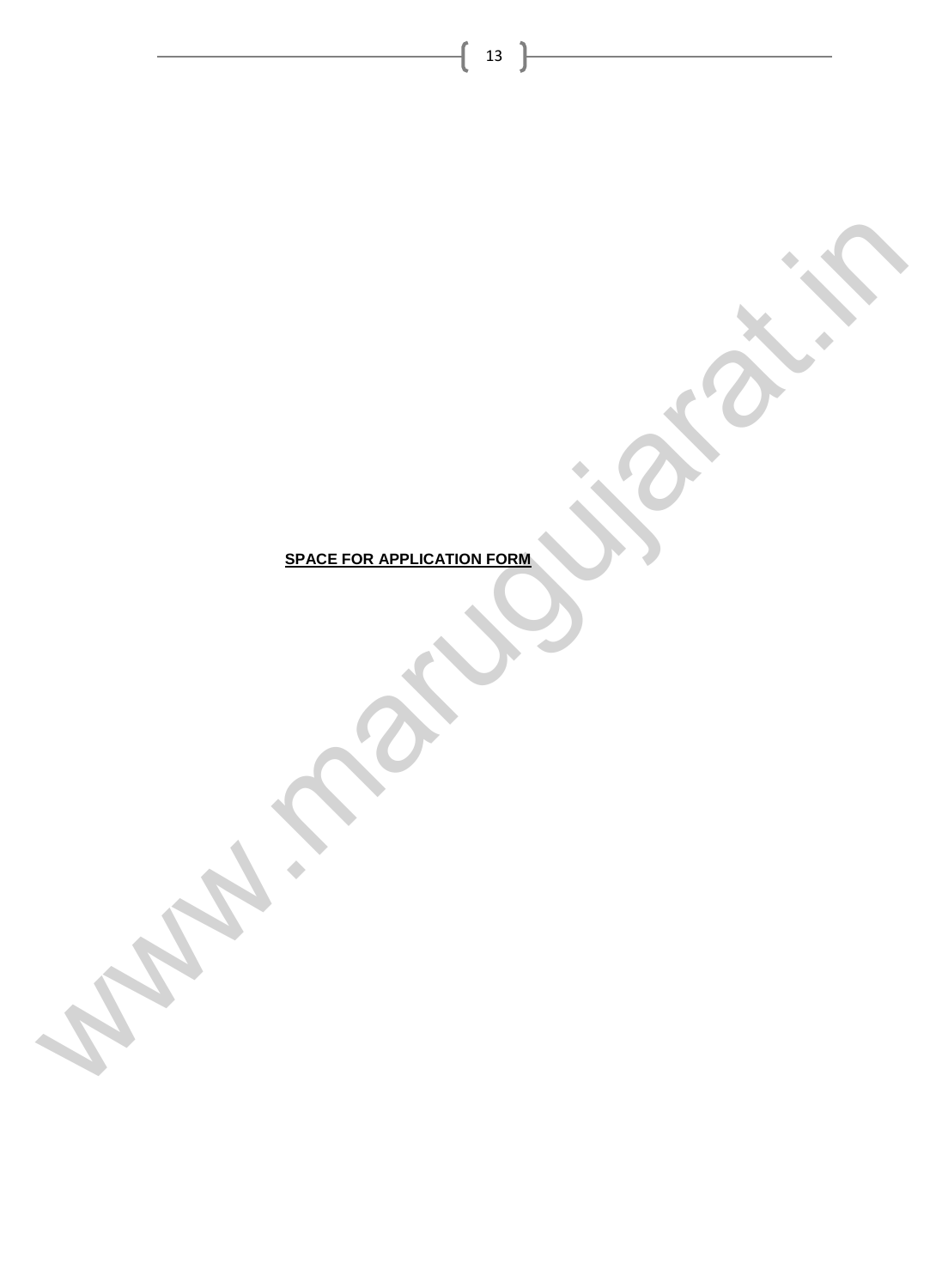**SPACE FOR APPLICATION FORM** Www.marugusarat.in

 $\begin{pmatrix} 14 \end{pmatrix}$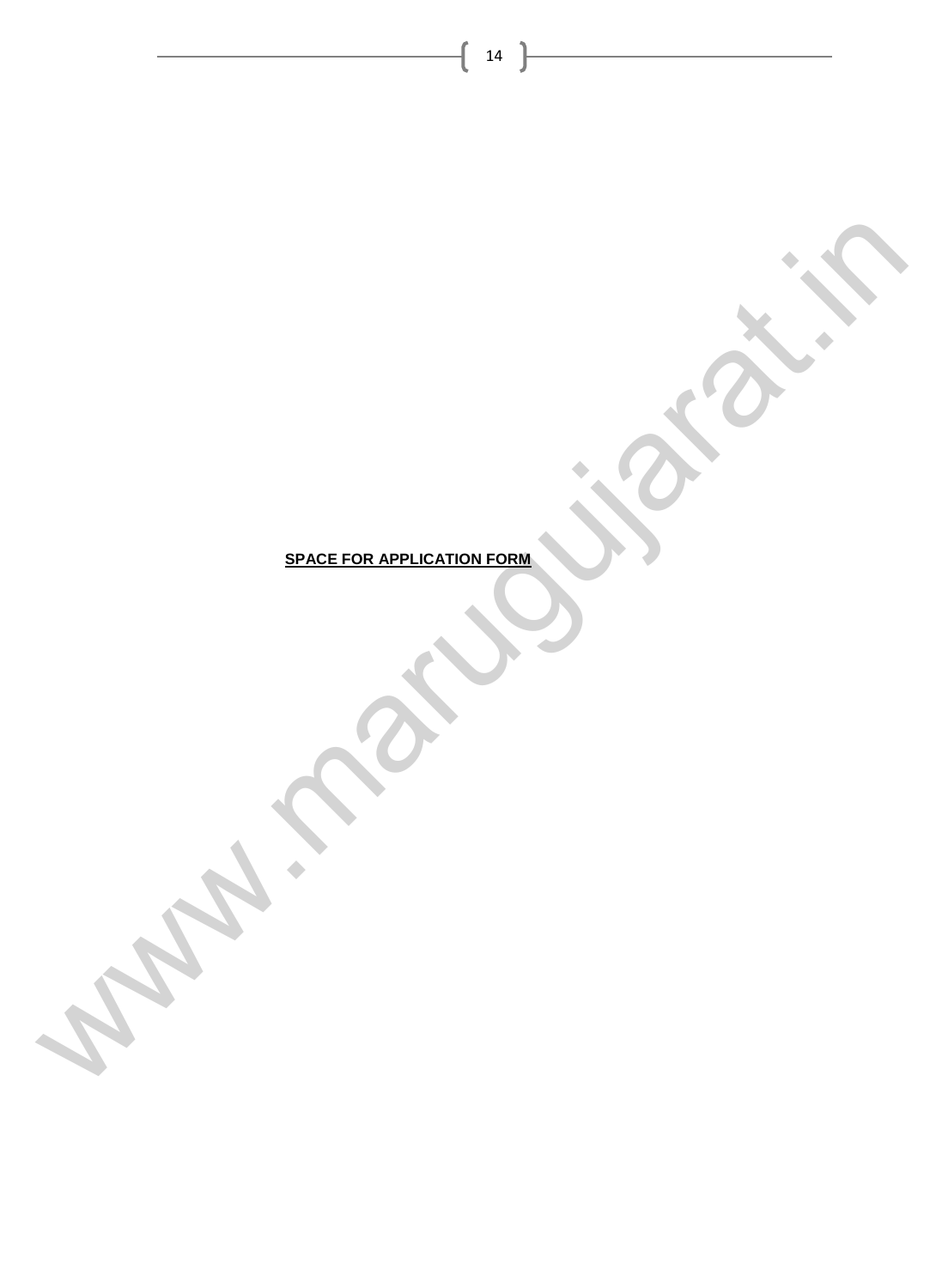# **Annexure – II A**

#### **BROCHURE**

#### **INSTRUCTIONS FOR FILLING UP THE APPLICATION**

15

**I. The Commission uses standard application form for all its examinations. Therefore, please read the instructions given in the Notice of Examination and also given below carefully before filling up the application form, in your own interest.**  INSTRUCTIONS FOR FILLING UP THE APPLICATION<br>
1. The Commission uses standard application form for all its examination and complete instructions, phase read the<br>
instructions given in the Notice of Examination and also giv

**II. Use only blue/black ball pen to write in the boxes, i.e.,**

**III. Instructions have been given for most items in the application itself which should be gone through carefully before filling up the boxes. For items for which instructions are not available, further instructions given below may be gone through carefully.** 

**IV. Please go through the instructions given below for filling up each item numbered in the application form:-**

#### **1. Name of the State / UT for which application is made and Centre Code**

Refer to Para-7 of the Notice of the Examination. Candidates should opt for only such centre as are included under each State/UT.

**12.1. Code for seeking age relaxation.**

Refer to para 4 B of the Notice of the Examination.

**13. Indicate code in the box from the Annexure-X for preferred language for Paper-II.**

**15. Candidates should indicate whether they belong to one of the minority communities notified by Govt. namely Muslims, Christians, Sikhs, Buddhists, or Zoroastrians (Parsis).**

- **17. VH/Cerebral Palsy candidates should specify the medium in which they desire to take the Written Examination. Scribe will be arranged by the Commission accordingly.**
- **18. Educational Qualification and Subject Code:** See Annexure IX  **Use 'Others' if any particular Educational Qualification or Subject is not assigned a code.**
- **20. Address for communication**

**Write your complete communication address including your Name in English in capital letters or in Hindi with blue/black ball pen. Do not forget to write 6 digits PIN in the boxes.** 

**21. Photograph**

**Paste your recent photograph of size 4cmx5cm. Do not staple and do not get the photo attested. Please note that your application shall be rejected summarily without photograph.**

**Box for Roll Number to be left unfilled (blank) by the candidate.**

**SIGNATURE OF CANDIDATE (WHEREVER REQUIRED)**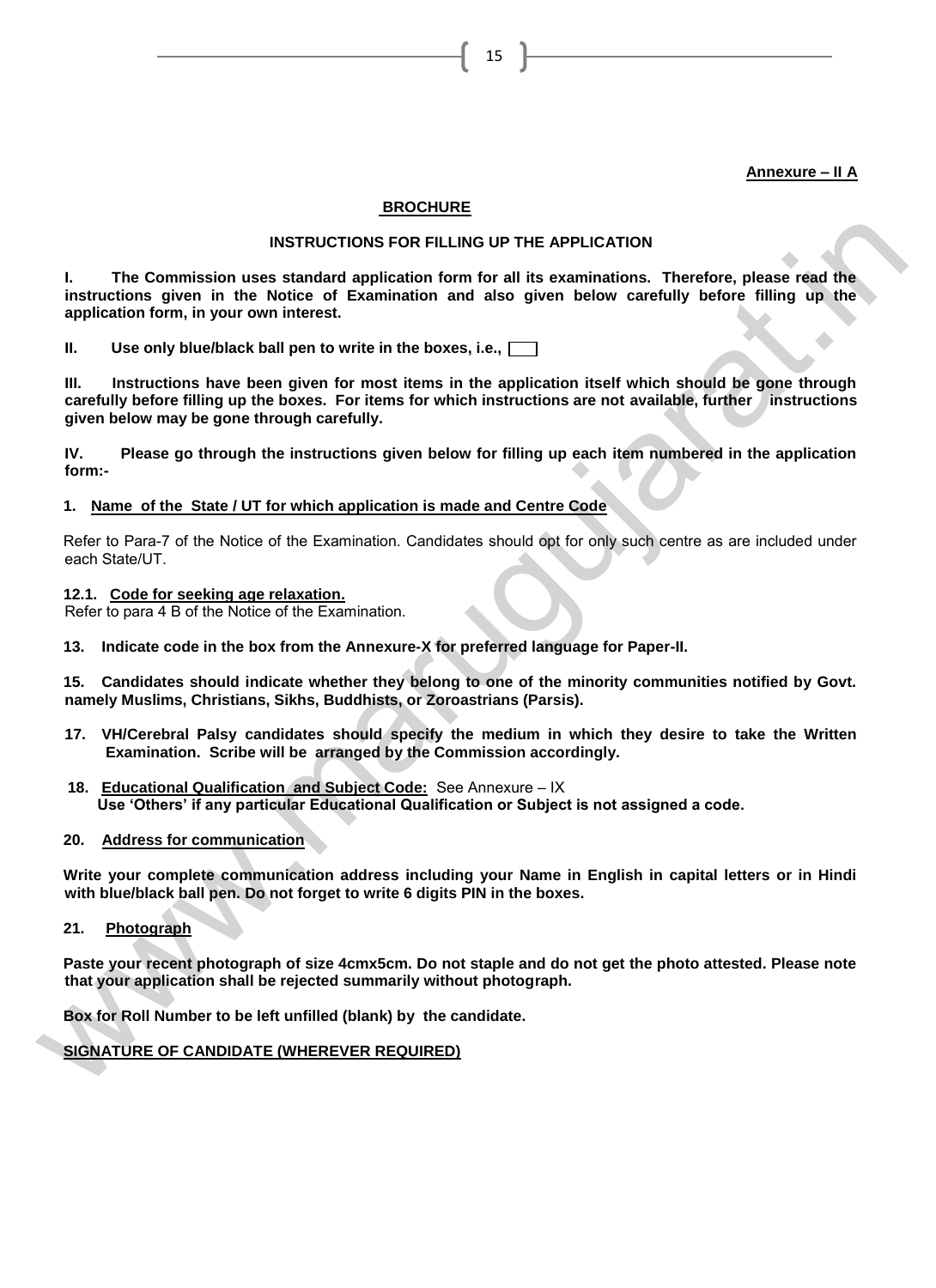#### **Annexure-II B**

# **Procedure for Online Submission of Application**

#### **Note: The facility of Part-I Registration will be available from 16.11.2013 to 11.12.2013 (upto 5:00 PM). The facility of Part-II Registration will be available from 16.11.2013 to 13.12.2013 (upto 5:00 PM).**

 The online submission of the application may be made at website **ssconline.nic.in** and **ssconline2.gov.in .**  Instructions are available at the site. Candidate should read the instructions carefully before making any entry or selecting options. Candidate should supply all the required details while filling up the online form. Mandatory fields are marked with \* (asterisk) sign. The filling of online application contains two parts :

Part I Registration

Part II Registration

- 1. In Part I registration, candidate will have to fill basic information. On submission of details, candidate shall be prompted to check the details and make any correction in the application.
- 2. Candidate may press "I agree" button after declaration once he/she finds that information supplied by him/her is in order and no correction is required. Thereafter no correction/modification etc. shall be allowed.
- 3. Then a page with Registration No. shall be generated. Note down registration number or take out the print out of the page. The application procedure is incomplete without part II registration. Part II registration requires filling of payment details, uploading of photograph and scanned signature. Candidates may note that the Registration number given by the Commission and Transaction ID of the Bank should be properly entered in the relevant space, failing which it will not be possible to link the payment with Part I registration. On-line application will be complete only if scanned signature and photo are uploaded as per instructions. Note: The factility of Parti- Registration will be available from it 4.1 2013 to 11 12.2013 (upto 5:00 PM).<br>
The conting Parti-I Registration will be available from it 6.11.2013 to 11.12.2013 (upto 5:00 PM).<br>
The colline
	- 4. Candidates who have to pay application fee can pay fee online through net banking or through SBI bank challan at ssconline.nic.in. and **ssconline2.gov.in**
	- 5. To pay fee in cash, candidate can take printout of challan generated online after completion of part I registration. Deposit the requisite fee in any branch of State Bank of India and then continue with the Part II registration.
	- 6. Those who want to pay online through net banking, can go directly to part II registration after completion of part I. Candidate will have to supply registration number and date of birth to continue to Part II registration. Online payment is available only for registration through ssconline.nic.in. and **ssconline2.gov.in**
	- 7. As approval of the Controller General of Accounts, Ministry of Finance has not been received for use of credit cards / debit cards, payment through these modes will not be available.
	- 8. Those who are exempted from payment of fee can skip steps 4 to 7.
	- 9. Then upload a recently taken scanned photograph in 8 bit JPG format. The digital size of the file must be of resolution 100 pixel widths by 120 pixels height.
	- 10. Then upload your scanned signature in 8 bit JPG format. The digital size of the file must be of resolution 140 pixel width by 60 pixels height.
	- 11. **Candidates are advised to go through the instructions carefully before filling up the application form.**
	- 12. Request for change/correction in any particulars in the Application Form shall not be entertained under any circumstances. **The Staff Selection Commission will not be responsible for any consequences arising out of non acceptance of any correction/addition/deletion in any particular filled in application form whatever the reasons may be.**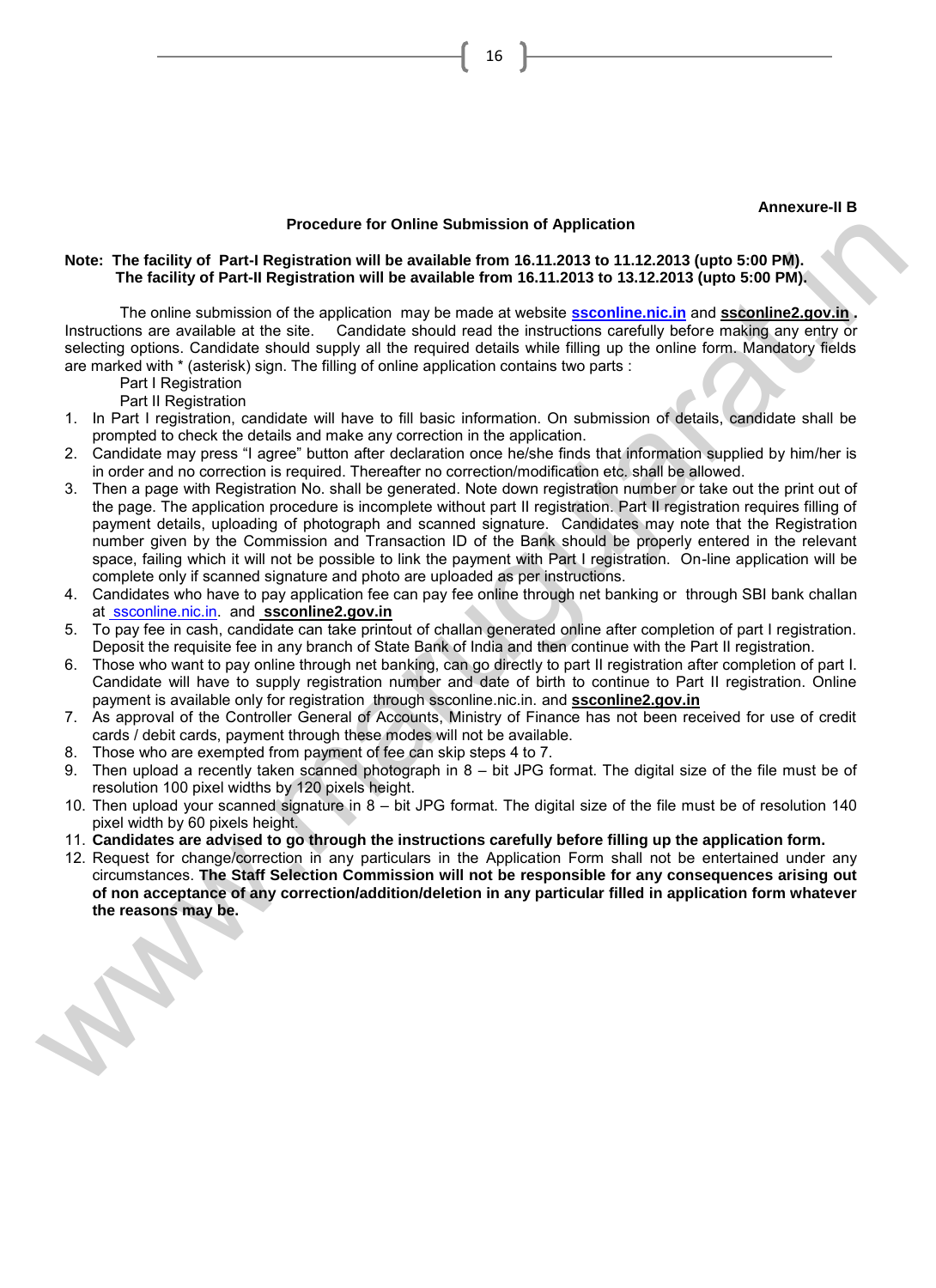# **ANNEXURE-III**

#### **FORM OF CERTIFICATE TO BE SUBMITTED BY CENTRAL GOVERNMENT CIVILIAN EMPLOYEES SEEKING AGE-RELAXATION**

| (To be filled by the Head of the Office or Department in which the candidate is working).<br>(Please see Para 4(B) of the Notice)<br>in the grade as on closing date. |                   |             |
|-----------------------------------------------------------------------------------------------------------------------------------------------------------------------|-------------------|-------------|
|                                                                                                                                                                       |                   |             |
|                                                                                                                                                                       |                   |             |
|                                                                                                                                                                       |                   |             |
|                                                                                                                                                                       |                   |             |
|                                                                                                                                                                       | Signature<br>Name |             |
|                                                                                                                                                                       |                   |             |
|                                                                                                                                                                       |                   | Office seal |
|                                                                                                                                                                       |                   |             |
| Place:<br>Date:                                                                                                                                                       |                   |             |
| (*Please delete the words which are not applicable.)                                                                                                                  |                   |             |
|                                                                                                                                                                       |                   |             |
|                                                                                                                                                                       |                   |             |
|                                                                                                                                                                       |                   |             |
|                                                                                                                                                                       |                   |             |
|                                                                                                                                                                       |                   |             |
|                                                                                                                                                                       |                   |             |
| <b>CABO</b>                                                                                                                                                           |                   |             |
|                                                                                                                                                                       |                   |             |
|                                                                                                                                                                       |                   |             |
|                                                                                                                                                                       |                   |             |
|                                                                                                                                                                       |                   |             |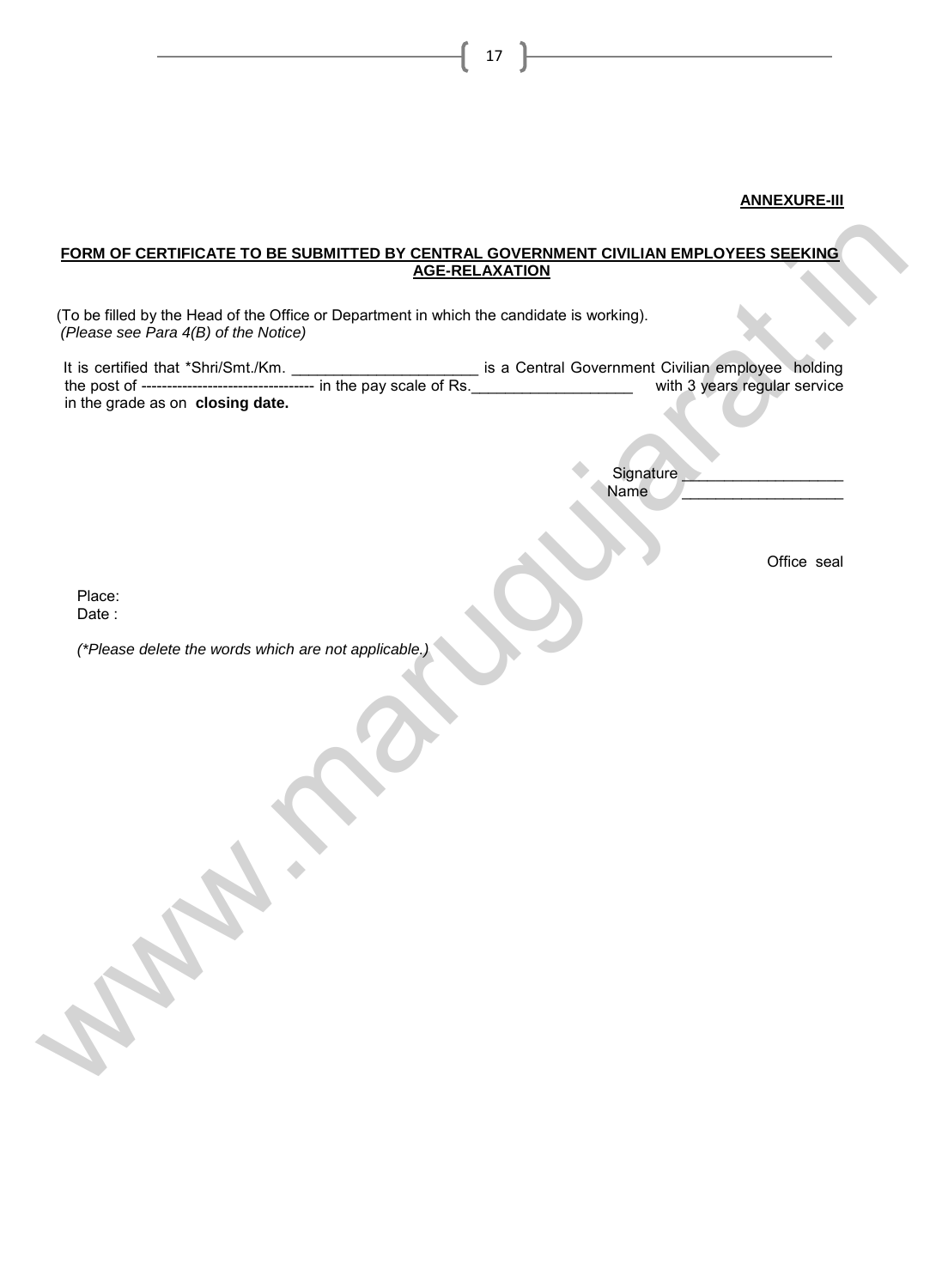#### **ANNEXURE- IV**

*Examination)* I hereby certify that, according to the information available with me (No.)<br>(Name) \_\_\_\_\_\_\_\_\_\_\_\_\_\_\_\_\_\_\_\_\_\_\_\_\_\_\_\_\_\_\_\_\_\_ (Rank) \_\_\_\_\_\_\_\_\_\_\_\_\_\_\_\_\_\_\_ (Name) \_\_\_\_\_\_\_\_\_\_\_\_\_\_\_\_\_\_\_\_\_\_\_\_\_\_\_ is due to complete the specified term of his engagement with the Armed Forces on the (Date) Place: (Signature of Commanding Officer) Date: Office Seal: Form of Certificate for serving Defence Personnel (Please see Note III Para-4 (B) of Notice for the<br>
Lineary certify that, according to the information available with the real of the<br>
Forces on the (Date) the dialets compl

18

**Form of Certificate for serving Defence Personnel** *(Please see Note III Para-4 (B) of Notice for the*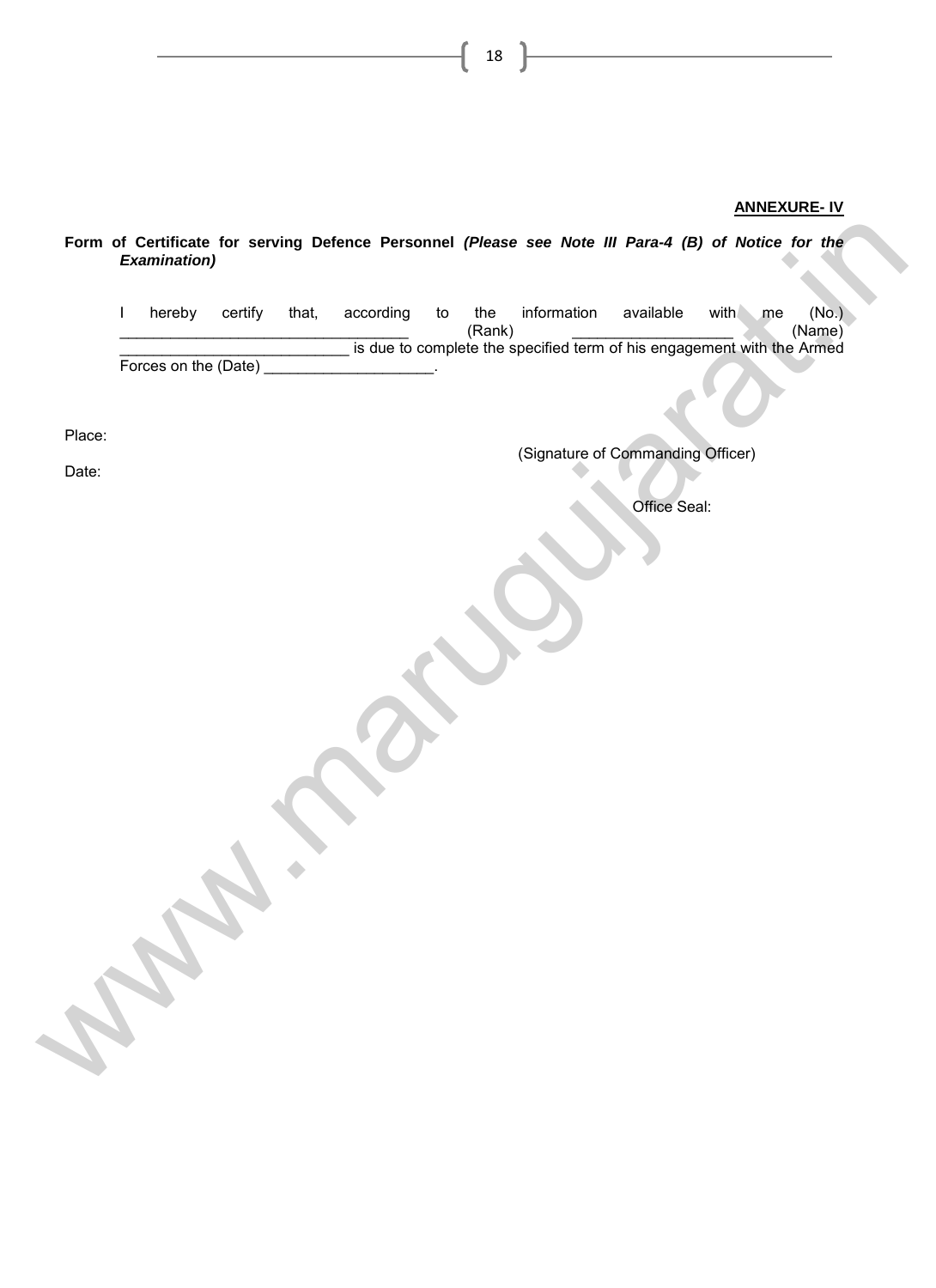#### ANNEXURE-V

#### **UNDERTAKING TO BE GIVEN BY THE CANDIDATE COVERED UNDER NOTE III PARA 4(B) OF NOTICE.**

I understand that, if selected on the basis of the recruitment/examination to which the application relates, my appointment will be subject to my producing documentary evidence to the satisfaction of the Appointing Authority that I have been duly released/retired/discharged from the Armed Forces and that I am entitled to the benefits admissible to Ex-Servicemen in terms of the Ex-Servicemen Re-employment in Central Civil Services and Posts rules, 1979, as amended from time to time. WINDERTAKING TO BE GIVEN BY THE CANDIDATE COVERED UNDER NOTE III PARA 4(B) OF NOTICE.<br>
I uncertaint that, if see clear of the least of the rechultenative annualism to which the applicable neistes. my<br>
supplements all the b

I also understand that I shall not be eligible to be appointed to a vacancy reserved for Ex-S in regard to the recruitment covered by this examination, if I have at any time prior to such appointment, secured any employment on the civil side (including Public Sector Undertakings, Autonomous Bodies/Statutory Bodies, Nationalized Banks, etc.) by availing of the concession of reservation of vacancies admissible to Ex-S.

I further submit the following information:

a) Date of appointment in Armed Forces

b) Date of discharge

c) Length of service in Armed Forces

d) My last Unit / Corps

(Signature of the Candidate)

Place:

Date: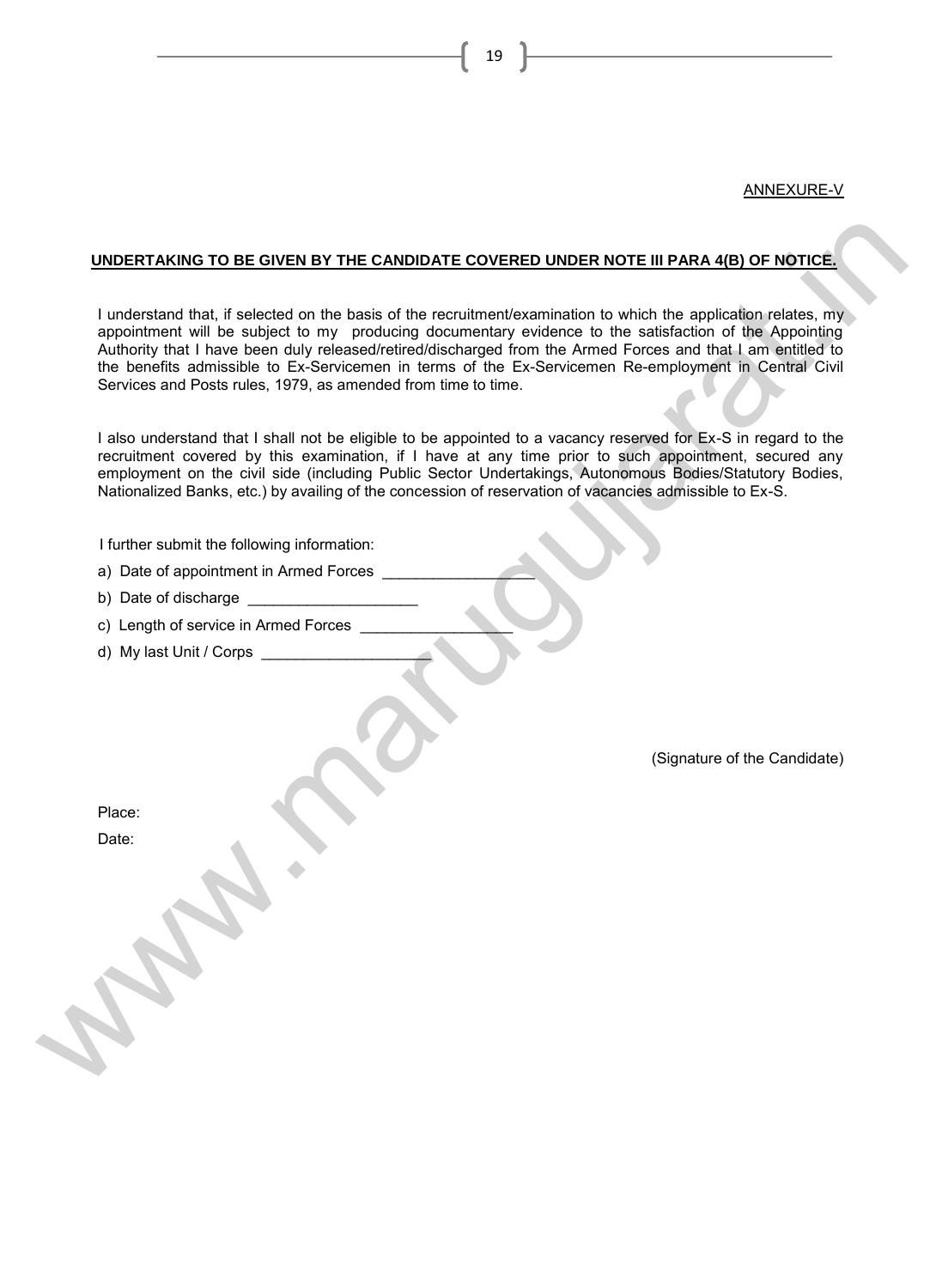# ANNEXURE-VI

#### **FORMAT FOR SC/ST CERTIFICATE**

| A candidate who claims to belong to one of the Scheduled Caste or the Scheduled Tribes should submit in<br>support of his claim an attested/certified copy of a certificate in the form given below, from the District Officer<br>or the sub-Divisional Officer or any other officer as indicated below of the District in which his parents(or<br>surviving parent) ordinarily reside who has been designated by the State Government concerned as competent<br>to issue such a certificate. If both his parents are dead, the officer signing the certificate should be of the district<br>in which the candidate himself ordinarily resides otherwise than for the purpose of his own education. Wherever<br>photograph is an integral part of the certificate, the Commission would accept only attested photocopies of such<br>certificates and not any other attested or true copy. |  |
|-------------------------------------------------------------------------------------------------------------------------------------------------------------------------------------------------------------------------------------------------------------------------------------------------------------------------------------------------------------------------------------------------------------------------------------------------------------------------------------------------------------------------------------------------------------------------------------------------------------------------------------------------------------------------------------------------------------------------------------------------------------------------------------------------------------------------------------------------------------------------------------------|--|
| (The format of the certificate to be produced by Scheduled Castes and Scheduled Tribes candidates applying for<br>appointment to posts under Government of India)                                                                                                                                                                                                                                                                                                                                                                                                                                                                                                                                                                                                                                                                                                                         |  |
| Shri/Shrimati/Kumari*<br>son/daughter<br><b>This</b><br>certify<br>that<br>is<br>to<br>οf<br>of village/town/* in District/Division *<br>of                                                                                                                                                                                                                                                                                                                                                                                                                                                                                                                                                                                                                                                                                                                                               |  |
| the State/Union Territory*<br>which is recognized as a Scheduled Castes/Scheduled Tribes* under:-<br>belongs to the Caste/Tribes                                                                                                                                                                                                                                                                                                                                                                                                                                                                                                                                                                                                                                                                                                                                                          |  |
| The Constitution (Scheduled Castes) order, 1950                                                                                                                                                                                                                                                                                                                                                                                                                                                                                                                                                                                                                                                                                                                                                                                                                                           |  |
| The Constitution (Scheduled Tribes) order, 1950<br>The Constitution (Scheduled Castes) Union Territories order, 1951 *<br>The Constitution (Scheduled<br>Tribes) Union Territories Order, 1951*                                                                                                                                                                                                                                                                                                                                                                                                                                                                                                                                                                                                                                                                                           |  |
| As amended by the Scheduled Castes and Scheduled Tribes Lists(Modification) order, 1956, the Bombay<br>Reorganization Act, 1960 & the Punjab Reorganization Act, 1966, the State of Himachal Pradesh Act 1970, the<br>North-Eastern Area(Reorganization) Act, 1971 and the Scheduled Castes and Scheduled Tribes<br>Order(Amendment) Act, 1976.                                                                                                                                                                                                                                                                                                                                                                                                                                                                                                                                           |  |
| The Constitution (Jammu & Kashmir) Scheduled Castes Order, 1956<br>The Constitution (Andaman and Nicobar Islands) Scheduled Tribes Order, 1959 as amended by the Scheduled Castes and                                                                                                                                                                                                                                                                                                                                                                                                                                                                                                                                                                                                                                                                                                     |  |
| Scheduled Tribes order (Amendment Act), 1976*.                                                                                                                                                                                                                                                                                                                                                                                                                                                                                                                                                                                                                                                                                                                                                                                                                                            |  |
| The Constitution (Dadra and Nagar Haveli) Scheduled Castes order 1962.<br>The Constitution (Dadra and Nagar Haveli) Scheduled Tribes Order 1962@.                                                                                                                                                                                                                                                                                                                                                                                                                                                                                                                                                                                                                                                                                                                                         |  |
| The Constitution (Pondicherry) Scheduled Castes Order 1964@                                                                                                                                                                                                                                                                                                                                                                                                                                                                                                                                                                                                                                                                                                                                                                                                                               |  |
| The Constitution (Scheduled Tribes) (Uttar Pradesh) Order, 1967 @                                                                                                                                                                                                                                                                                                                                                                                                                                                                                                                                                                                                                                                                                                                                                                                                                         |  |
| The Constitution (Goa, Daman & Diu) Scheduled Castes Order, 1968@                                                                                                                                                                                                                                                                                                                                                                                                                                                                                                                                                                                                                                                                                                                                                                                                                         |  |
| The Constitution (Goa, Daman & Diu) Scheduled Tribes Order 1968 @                                                                                                                                                                                                                                                                                                                                                                                                                                                                                                                                                                                                                                                                                                                                                                                                                         |  |
| The Constitution (Nagaland) Scheduled Tribes Order, 1970 @                                                                                                                                                                                                                                                                                                                                                                                                                                                                                                                                                                                                                                                                                                                                                                                                                                |  |
| The Constitution (Sikkim) Scheduled Castes Order 1978@                                                                                                                                                                                                                                                                                                                                                                                                                                                                                                                                                                                                                                                                                                                                                                                                                                    |  |
| The Constitution (Sikkim) Scheduled Tribes Order 1978@                                                                                                                                                                                                                                                                                                                                                                                                                                                                                                                                                                                                                                                                                                                                                                                                                                    |  |
| The Constitution (Jammu & Kashmir) Scheduled Tribes Order 1989@                                                                                                                                                                                                                                                                                                                                                                                                                                                                                                                                                                                                                                                                                                                                                                                                                           |  |
| The Constitution (SC) orders (Amendment) Act, 1990@                                                                                                                                                                                                                                                                                                                                                                                                                                                                                                                                                                                                                                                                                                                                                                                                                                       |  |
| The Constitution (ST) orders (Amendment) Ordinance 1991@                                                                                                                                                                                                                                                                                                                                                                                                                                                                                                                                                                                                                                                                                                                                                                                                                                  |  |
| The Constitution (ST) orders (Second Amendment) Act, 1991@                                                                                                                                                                                                                                                                                                                                                                                                                                                                                                                                                                                                                                                                                                                                                                                                                                |  |

The Constitution (ST) orders (Amendment) Ordinance 1996

The Scheduled Caste and Scheduled Tribes Orders(Amendment)Act,2002

The Constitution (Scheduled Caste) Orders (Amendment) Act,2002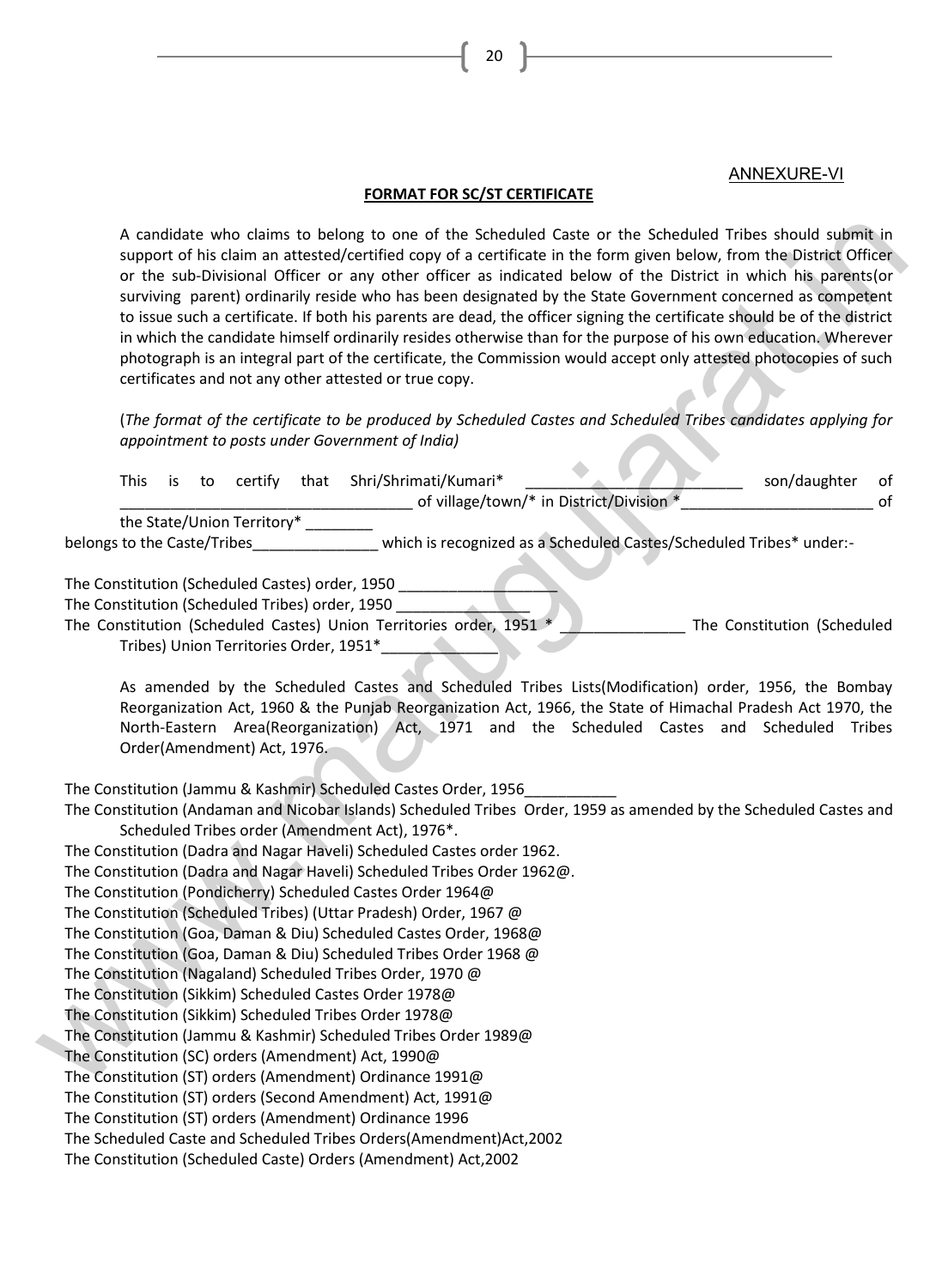The Constitution (Scheduled Caste and Scheduled Tribes) Orders (Amendment)Act,2002 The Constitution (Scheduled Caste) Order (Amendment) Act,2007

**%2.** Applicable in the case of Scheduled Castes, Scheduled Tribes persons who have migrated from one State/Union Territory Administration.

21

|                              |          | Shri/Shrimati        |                      |                                                                              |         |                                                                                                     |         |     |                                                                                                                        |                        | of                              |    |
|------------------------------|----------|----------------------|----------------------|------------------------------------------------------------------------------|---------|-----------------------------------------------------------------------------------------------------|---------|-----|------------------------------------------------------------------------------------------------------------------------|------------------------|---------------------------------|----|
|                              |          | Shri/Srimati/Kumari* |                      |                                                                              |         |                                                                                                     |         |     |                                                                                                                        |                        |                                 |    |
|                              |          |                      |                      |                                                                              |         |                                                                                                     |         |     | in District/Division* _____________________________of the State/Union Territory*_                                      |                        |                                 |    |
|                              |          |                      |                      |                                                                              |         |                                                                                                     |         |     |                                                                                                                        |                        |                                 |    |
|                              | a        |                      |                      | Scheduled Caste/Scheduled                                                    |         | Tribe                                                                                               | in      | the |                                                                                                                        | State/Union Territory* | issued                          | by |
|                              | the      |                      |                      |                                                                              |         | ${\small \sf \small \textsf{dated}} \_\_ \_\_ \_\_ \_\_ \_\_ \_\_ \_\_ \_\_ \_\_ \_\_ \_\_ \_\_ \_$ |         |     |                                                                                                                        |                        |                                 |    |
| %3.                          |          |                      | Shri/Shrimati/Kumari |                                                                              | and /or | $\ast$                                                                                              | his/her |     | family<br>of                                                                                                           | ordinarily             | reside(s)<br>District/Division* | in |
|                              |          |                      |                      | of the State/Union Territory of                                              |         |                                                                                                     |         |     |                                                                                                                        |                        |                                 |    |
|                              |          |                      |                      |                                                                              |         | Signature                                                                                           |         |     |                                                                                                                        |                        |                                 |    |
|                              |          |                      |                      |                                                                              | $***$   | Designation                                                                                         |         |     |                                                                                                                        |                        |                                 |    |
|                              |          |                      |                      |                                                                              |         | (with seal of office)                                                                               |         |     |                                                                                                                        |                        |                                 |    |
|                              |          |                      |                      |                                                                              |         |                                                                                                     |         |     |                                                                                                                        |                        |                                 |    |
| Date                         |          |                      |                      |                                                                              |         |                                                                                                     |         |     |                                                                                                                        |                        |                                 |    |
|                              |          |                      |                      | Please delete the words which are not applicable                             |         |                                                                                                     |         |     |                                                                                                                        |                        |                                 |    |
|                              |          |                      |                      |                                                                              |         |                                                                                                     |         |     |                                                                                                                        |                        |                                 |    |
|                              |          |                      |                      | @ Please quote specific presidential order                                   |         |                                                                                                     |         |     |                                                                                                                        |                        |                                 |    |
|                              |          |                      |                      |                                                                              |         |                                                                                                     |         |     |                                                                                                                        |                        |                                 |    |
|                              |          |                      |                      | % Delete the paragraph which is not applicable.                              |         |                                                                                                     |         |     |                                                                                                                        |                        |                                 |    |
|                              |          |                      |                      |                                                                              |         |                                                                                                     |         |     |                                                                                                                        |                        |                                 |    |
|                              |          |                      |                      |                                                                              |         |                                                                                                     |         |     |                                                                                                                        |                        |                                 |    |
|                              |          |                      |                      |                                                                              |         |                                                                                                     |         |     | NOTE: The term ordinarily reside(s) used here will have the same meaning as in section 20 of the Representation of the |                        |                                 |    |
|                              |          | People Act, 1950.    |                      |                                                                              |         |                                                                                                     |         |     |                                                                                                                        |                        |                                 |    |
| **                           |          |                      |                      | List of authorities empowered to issue Caste/Tribe Certificates:             |         |                                                                                                     |         |     |                                                                                                                        |                        |                                 |    |
|                              | District |                      |                      |                                                                              |         |                                                                                                     |         |     | Magistrate/Additional District Magistrate/Collector/Deputy Commissioner/Additional Deputy                              |                        |                                 |    |
|                              |          |                      |                      |                                                                              |         |                                                                                                     |         |     |                                                                                                                        |                        |                                 |    |
|                              |          |                      |                      |                                                                              |         |                                                                                                     |         |     | Commissioner/Dy.Collector/Ist Class Stipendiary Magistrate/Sub-Divisional Magistrate/Extra-Assistant                   |                        |                                 |    |
|                              |          |                      |                      | Commissioner/Taluka Magistrate/Executive Magistrate.                         |         |                                                                                                     |         |     |                                                                                                                        |                        |                                 |    |
|                              |          |                      |                      |                                                                              |         |                                                                                                     |         |     | Chief Presidency Magistrate/Additional Chief Presidency Magistrate/Presidency Magistrate.                              |                        |                                 |    |
|                              |          |                      |                      | Revenue Officers not below the rank of Tehsildar.                            |         |                                                                                                     |         |     |                                                                                                                        |                        |                                 |    |
| (i)<br>(ii)<br>(iii)<br>(iv) |          |                      |                      |                                                                              |         |                                                                                                     |         |     | Sub-Divisional Officers of the area where the candidate and/or his family normally resides.                            |                        |                                 |    |
|                              |          |                      |                      |                                                                              |         |                                                                                                     |         |     |                                                                                                                        |                        |                                 |    |
|                              |          |                      |                      | <b>NOTE:</b> ST candidates belonging to Tamil Nadu state should submit caste |         |                                                                                                     |         |     |                                                                                                                        |                        |                                 |    |
|                              |          |                      |                      | certificate ONLY FROM THE REVENUE DIVISIONAL OFFICER.                        |         |                                                                                                     |         |     |                                                                                                                        |                        |                                 |    |
|                              |          |                      |                      |                                                                              |         |                                                                                                     |         |     |                                                                                                                        |                        |                                 |    |
|                              |          |                      |                      |                                                                              |         |                                                                                                     |         |     |                                                                                                                        |                        |                                 |    |
|                              |          |                      |                      |                                                                              |         |                                                                                                     |         |     |                                                                                                                        |                        |                                 |    |
|                              |          |                      |                      |                                                                              |         |                                                                                                     |         |     |                                                                                                                        |                        |                                 |    |
|                              |          |                      |                      |                                                                              |         |                                                                                                     |         |     |                                                                                                                        |                        |                                 |    |
|                              |          |                      |                      |                                                                              |         |                                                                                                     |         |     |                                                                                                                        |                        |                                 |    |
|                              |          |                      |                      |                                                                              |         |                                                                                                     |         |     |                                                                                                                        |                        |                                 |    |
|                              |          |                      |                      |                                                                              |         |                                                                                                     |         |     |                                                                                                                        |                        |                                 |    |
|                              |          |                      |                      |                                                                              |         |                                                                                                     |         |     |                                                                                                                        |                        |                                 |    |
|                              |          |                      |                      |                                                                              |         |                                                                                                     |         |     |                                                                                                                        |                        |                                 |    |
|                              |          |                      |                      |                                                                              |         |                                                                                                     |         |     |                                                                                                                        |                        |                                 |    |
|                              |          |                      |                      |                                                                              |         |                                                                                                     |         |     |                                                                                                                        |                        |                                 |    |
|                              |          |                      |                      |                                                                              |         |                                                                                                     |         |     |                                                                                                                        |                        |                                 |    |
|                              |          |                      |                      |                                                                              |         |                                                                                                     |         |     |                                                                                                                        |                        |                                 |    |
|                              |          | <b>COLD BY</b>       |                      |                                                                              |         |                                                                                                     |         |     |                                                                                                                        |                        |                                 |    |

- \*\* **List of authorities empowered to issue Caste/Tribe Certificates**:
- (i) District Magistrate/Additional District Magistrate/Collector/Deputy Commissioner/Additional Deputy Commissioner/Dy.Collector/Ist Class Stipendiary Magistrate/Sub-Divisional Magistrate/Extra-Assistant Commissioner/Taluka Magistrate/Executive Magistrate.
- (ii) Chief Presidency Magistrate/Additional Chief Presidency Magistrate/Presidency Magistrate.
- (iii) Revenue Officers not below the rank of Tehsildar.
- (iv) Sub-Divisional Officers of the area where the candidate and/or his family normally resides.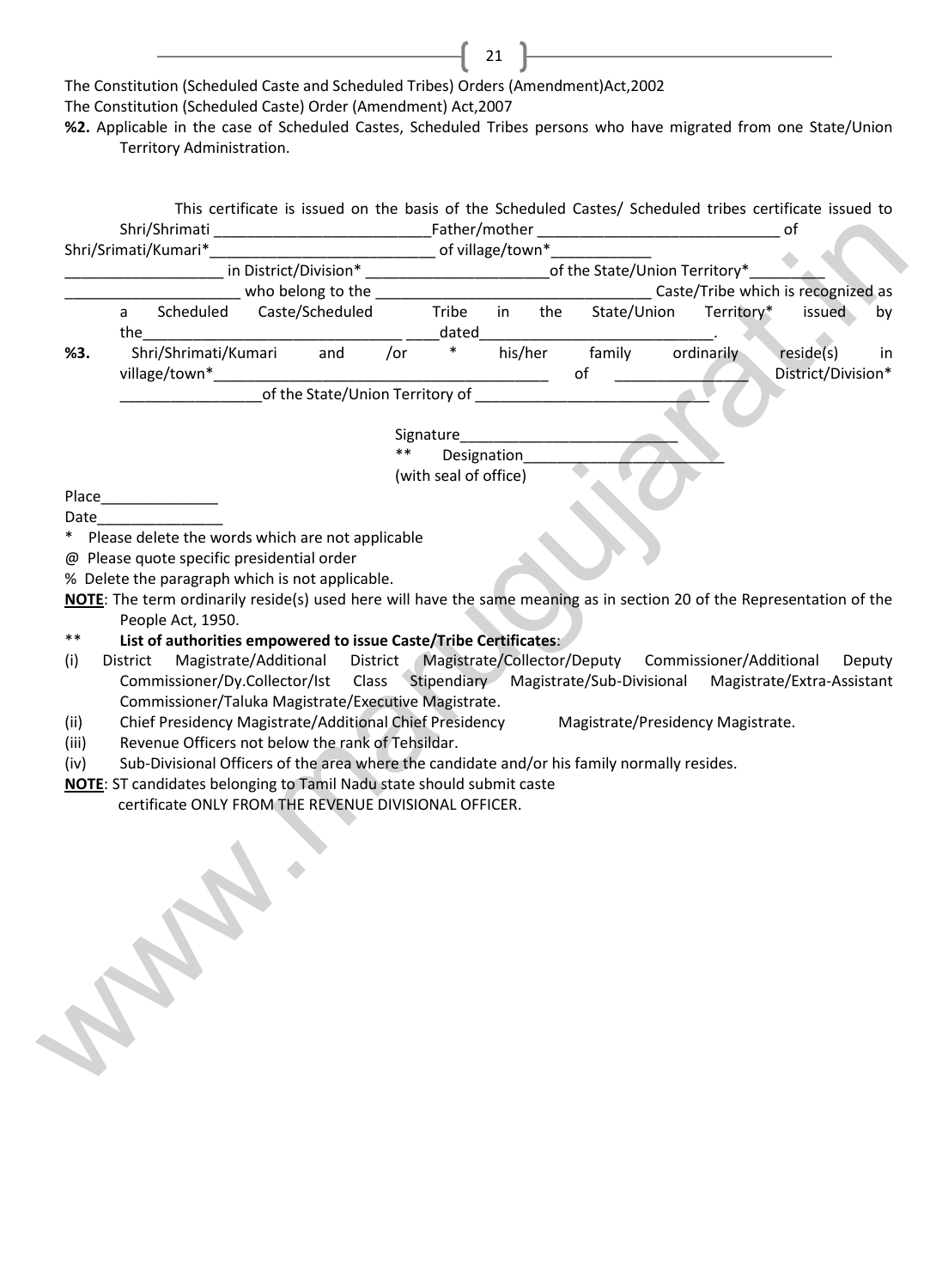#### **ANNEXURE-VII**

# (FORMAT OF CERTIFICATE TO BE PRODUCED BY OTHER BACKWARD CLASSES APPLYING FOR APPOINTMENT TO POSTS UNDER THE GOVERNMENT OF INDIA)

|             |                           |    | UNDER THE GOVERNMENT OF INDIA)                           |      |                                                               |            |                                                                                                                                      |                    |       |
|-------------|---------------------------|----|----------------------------------------------------------|------|---------------------------------------------------------------|------------|--------------------------------------------------------------------------------------------------------------------------------------|--------------------|-------|
| <b>This</b> | is                        | to | certify                                                  | that |                                                               |            | son/                                                                                                                                 | daughter           | of    |
|             |                           |    |                                                          |      |                                                               | of village |                                                                                                                                      |                    |       |
|             | District/Division         |    |                                                          |      | in                                                            | the        |                                                                                                                                      |                    | State |
|             |                           |    | recognized as a backward class under:                    |      | belongs to the                                                |            |                                                                                                                                      | Community which is |       |
|             |                           |    |                                                          |      |                                                               |            |                                                                                                                                      |                    |       |
|             |                           |    |                                                          |      | Part I, Section I, No. 186 dated 13th September, 1993.        |            | i) Resolution No. 12011/68/93-BCC dated the 10th September, 1993, published in the Gazette of India Extraordinary -                  |                    |       |
|             | dated 20th October, 1994. |    |                                                          |      |                                                               |            | ii) Resolution No. 12011/9/94-BCC, dated 19.10.1994 published in Gazette of India extraordinary Part I Section I No. 163,            |                    |       |
|             |                           |    | Section I No. 88 dated 25th May, 1995.                   |      |                                                               |            | iii) Resolution No. 12011/7/95-BCC dated the 24th May 1995 Published in the Gazette of India extraordinary Part-I                    |                    |       |
|             |                           |    | iv) Resolution No.12011/96/94-BCC dated 9th March, 1996. |      |                                                               |            |                                                                                                                                      |                    |       |
|             |                           |    |                                                          |      | part I, Section-I, No. 210, dated the 11th December, 1996.    |            | v) Resolution No. 12011/44/96-BCC, dated the 6th December, 1996, published in the Gazette of India - Extraordinary-                  |                    |       |
|             |                           |    |                                                          |      | vi) Resolution No.12011/13/97-BCC dated 3rd December, 1997.   |            |                                                                                                                                      |                    |       |
|             |                           |    |                                                          |      | vii) Resolution No.12011/99/94-BCC dated 11th December, 1997. |            |                                                                                                                                      |                    |       |
|             |                           |    |                                                          |      | viii) Resolution No.12011/68/98-BCC dated 27th October, 1999. |            |                                                                                                                                      |                    |       |
|             |                           |    | Section-I No.270, 6th December, 1999.                    |      |                                                               |            | ix) Resolution No.12011/88/98-BCC dated 6th December, 1999, published in the Gazette of India, Extra Ordinary Part-I,                |                    |       |
|             |                           |    | Section-I, No.71 dated 4th April, 2000.                  |      |                                                               |            | x) Resolution No.12011/36/99-BCC dated 4th April, 2000, published in the Gazette of India, Extra Ordinary Part-I,                    |                    |       |
|             | No.210 dated 21.9.2000.   |    |                                                          |      |                                                               |            | xi) Resolution No.12011/44/99-BCC dated 21.9.2000, published in the Gazette of India, Extra Ordinary Part-I, Section-I,              |                    |       |
|             |                           |    | Section-1, No.246 dated 6 <sup>th</sup> September, 2001. |      |                                                               |            | xii) Resolution No.12015/9/2000-BCC dated 6 <sup>th</sup> September, 2001, published in the Gazette of India, Extra Ordinary Part-I, |                    |       |
|             |                           |    | Section-1, No.151 dated 20 <sup>th</sup> June, 2003.     |      |                                                               |            | xiii) Resolution No.12011/1/2001-BCC dated 19 <sup>th</sup> June, 2003, published in the Gazette of India, Extra Ordinary Part-I,    |                    |       |

- i) Resolution No. 12011/68/93-BCC dated the 10th September, 1993, published in the Gazette of India Extraordinary -Part I, Section I, No. 186 dated 13th September, 1993.
- ii) Resolution No. 12011/9/94-BCC, dated 19.10.1994 published in Gazette of India extraordinary Part I Section I No. 163, dated 20th October, 1994.
- iii) Resolution No. 12011/7/95-BCC dated the 24th May 1995 Published in the Gazette of India extraordinary Part-I Section I No. 88 dated 25th May, 1995.
- iv) Resolution No.12011/96/94-BCC dated 9th March, 1996.
- v) Resolution No. 12011/44/96-BCC, dated the 6th December, 1996, published in the Gazette of India Extraordinarypart I, Section-I, No. 210, dated the 11th December, 1996.
- vi) Resolution No.12011/13/97-BCC dated 3rd December, 1997.
- vii) Resolution No.12011/99/94-BCC dated 11th December, 1997.
- viii) Resolution No.12011/68/98-BCC dated 27th October, 1999.
- ix) Resolution No.12011/88/98-BCC dated 6th December, 1999, published in the Gazette of India, Extra Ordinary Part-I, Section-I No.270, 6th December, 1999.
- x) Resolution No.12011/36/99-BCC dated 4th April, 2000, published in the Gazette of India, Extra Ordinary Part-I, Section-I, No.71 dated 4th April, 2000.
- xi) Resolution No.12011/44/99-BCC dated 21.9.2000, published in the Gazette of India, Extra Ordinary Part-I, Section-I, No.210 dated 21.9.2000.
- xii) Resolution No.12015/9/2000-BCC dated 6<sup>th</sup> September,2001, published in the Gazette of India, Extra Ordinary Part-I, Section-1, No.246 dated  $6<sup>th</sup>$  September, 2001.
- xiii) Resolution No.12011/1/2001-BCC dated 19<sup>th</sup> June,2003, published in the Gazette of India, Extra Ordinary Part-I, Section-1, No.151 dated  $20<sup>th</sup>$  June, 2003.
- xiv) Resolution No.12011/42002-BCC dated 13<sup>th</sup> January, 2004, published in the Gazette of India, Extra Ordinary Part-I, Section-1, No.9 dated 13<sup>th</sup> January, 2004.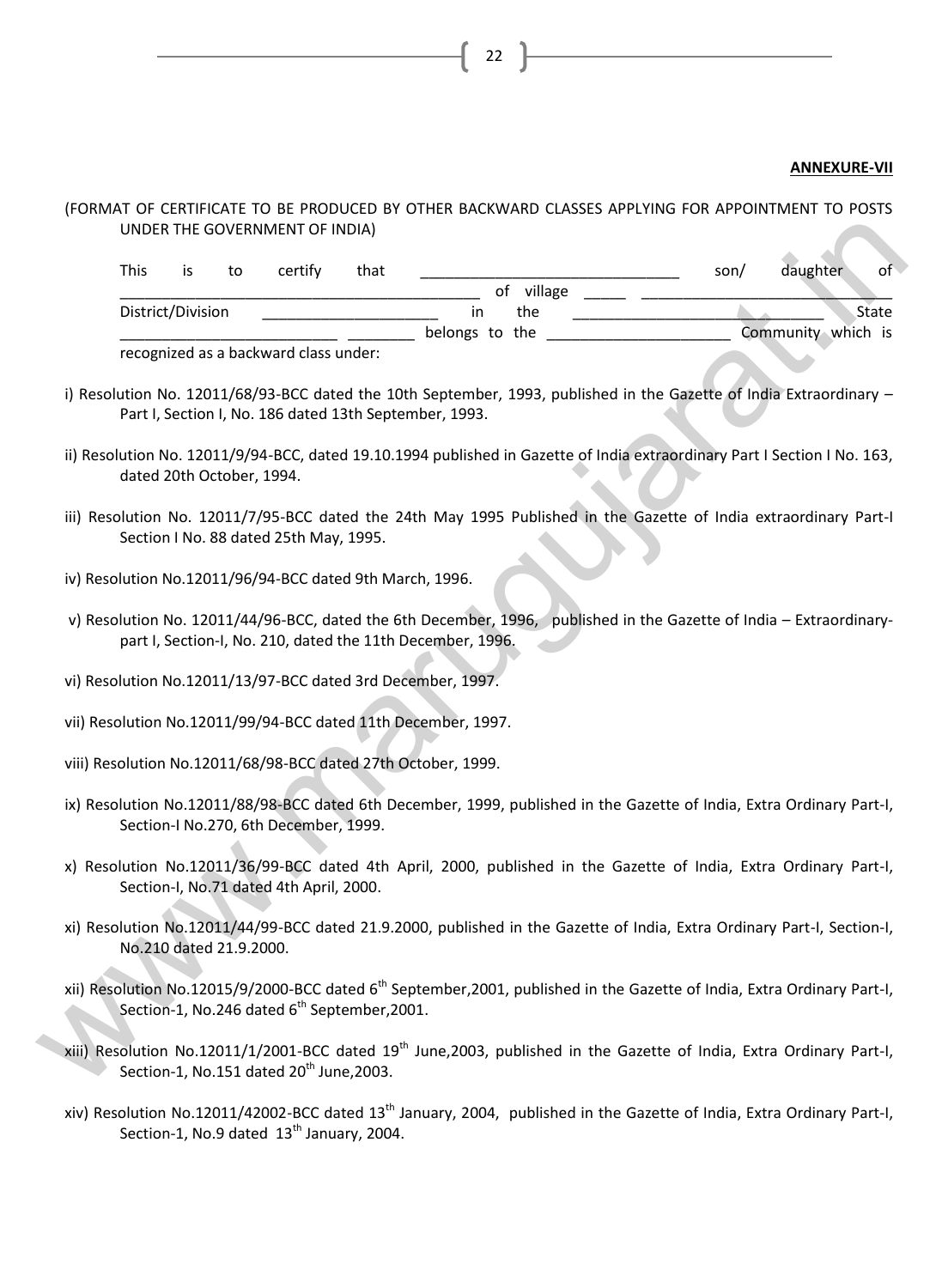xv) Resolution No.12011/142004-BCC dated 12<sup>th</sup> March, 2007, published in the Gazette of India, Extra Ordinary Part-I, Section-1, No.67 dated  $12^{th}$  March, 2007.

23

xvi) Resolution No.12015/2/2007-BCC dated 18<sup>th</sup> August, 2010.

Shri \_\_\_\_\_\_\_\_\_\_\_\_\_\_\_\_\_\_\_\_\_\_\_\_\_\_\_\_ and/or his family ordinarily reside(s) in the District/Division of the

State.

This is also to certify that he/she does not belong to the persons/sections (Creamy Layer) mentioned in column 3 of the Schedule to the Government of India, Department of Personnel & Training OM No. 36012/22/93-Estt. (SCT,) dated 08.09.1993 and modified vide Govt. of India Deptt. of Personnel and Training OM No. 36033/3/2004-Estt(Res) dated 09.03.2004, 14.10.2008 and O.M. No.36033/1/2013-Estt.(Res) dated 27<sup>th</sup> May,2013 Strict and for this family ordinarily resided.) In the State of State This is also to certify that topological the the concernent of the symmetric increase the State of the State of the State of the State of the State of

Dated: Dated: District Magistrate or Seal: Deputy Commissioner etc.

- **Note-I** (a) The term 'Ordinarily' used here will have the same meaning as in Section 20 of the Representation of the People Act, 1950.
	- (b) The authorities competent to issue Caste Certificate are indicated below:-
- (i) District Magistrate/Additional Magistrate/Collector/Dy. Commissioner/ Additional Deputy Commissioner/Deputy Collector/Ist Class Stipendary Magistrate/ Sub-Divisional Magistrate/Taluka Magistrate/ Executive Magistrate/Extra Assistant Commissioner (not below the rank of 1st Class Stipendiary Magistrate).
- (ii) Chief Presidency Magistrate /Additional Chief Presidency Magistrate/ Presidency Magistrate.
- (iii) Revenue Officer not below the rank of Tehsildar

(iv) Sub-Divisional Officer of the area where the candidate and/or his family resides.

# **NOTE-II: Candidate should furnish relevant OBC Certificate in the format prescribed for Central Government jobs as per Annexure-VII, issued by Competent Authority.**

NOTE-III: The Commission has decided to accept OBC certificate, in the prescribed format issued after the closing date but before the **last tier of the examination**, subject to Para-4(C) of the Notice**.**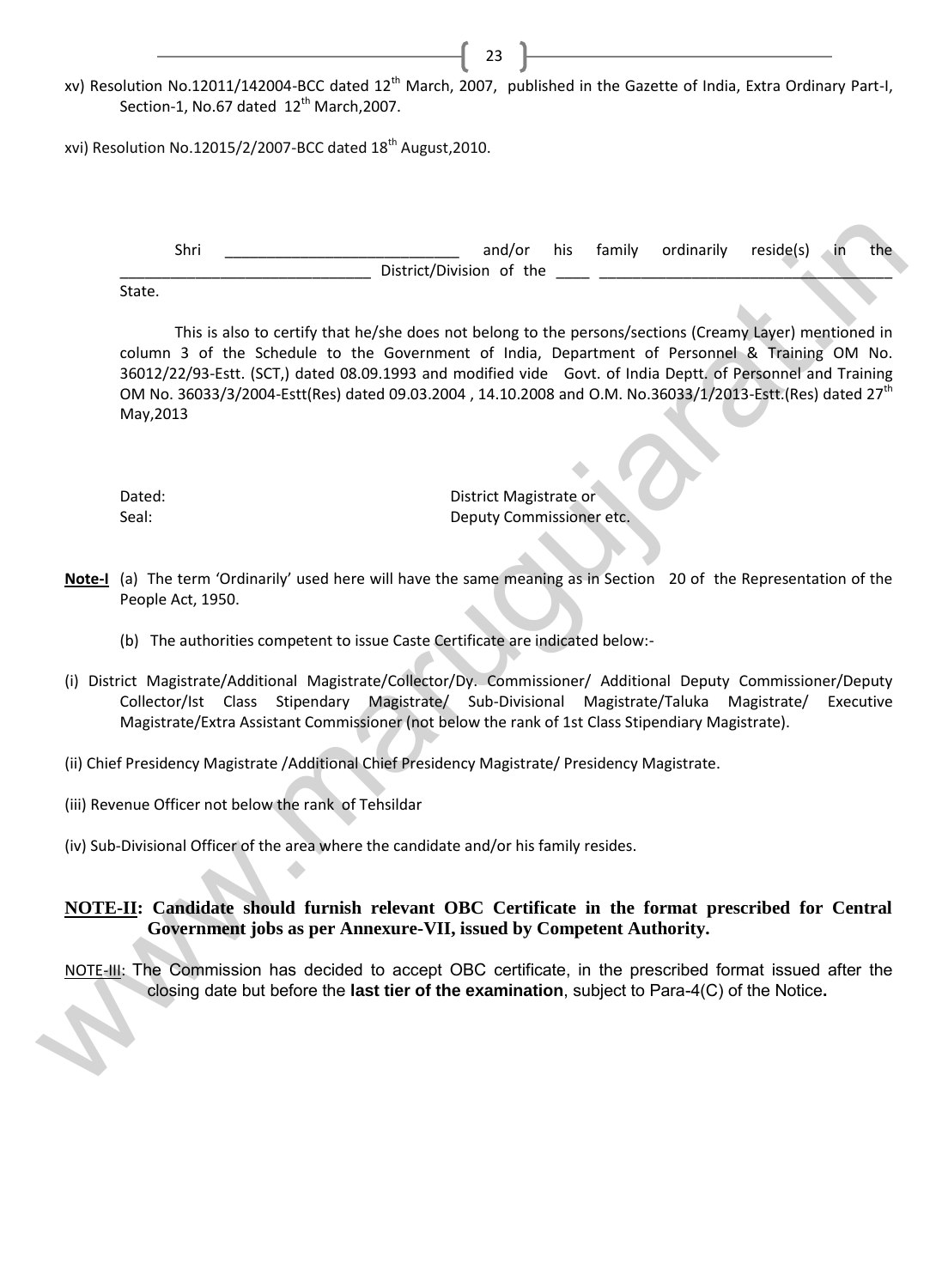|                                                                                                                                                                                                       | <b>NAME &amp; ADDRESS OF THE INSTITUTE/HOSPITAL</b>      |                  |                                              | <b>ANNEXURE-VIII</b>      |
|-------------------------------------------------------------------------------------------------------------------------------------------------------------------------------------------------------|----------------------------------------------------------|------------------|----------------------------------------------|---------------------------|
|                                                                                                                                                                                                       |                                                          |                  | Certificate No. ---------------- Date-       |                           |
|                                                                                                                                                                                                       | <b>DISABILITY CERTIFICATE</b>                            |                  |                                              |                           |
| This is certified that Shri/Smt/Kum<br>age ______________                                                                                                                                             |                                                          |                  |                                              |                           |
| is suffering from permanent disability of following category :-<br>A. Locomotor or cerebral palsy :<br>(i) BL-Both legs affected but not arms.                                                        |                                                          |                  |                                              |                           |
| (ii) BA-Both arms affected                                                                                                                                                                            | (a) Impaired reach                                       |                  | <b>Affix here recent</b><br>attested         |                           |
| (iii) BLA-Both legs and both arms affected                                                                                                                                                            | (b) Weakness of grip                                     |                  |                                              | Photograph<br>Showing     |
| (iv) OL-One leg affected (right or left)                                                                                                                                                              | (a) Impaired reach<br>(b) Weakness of grip<br>(c) Ataxic |                  | the<br>$du\overline{y}$                      | disability                |
| (v) OA-One arm affected                                                                                                                                                                               | (a) Impaired reach<br>(b) Weakness of grip<br>(c) Ataxic |                  | the                                          | attested by<br>chairperso |
| (vi) BH-Stiff back and hips (Cannot sit or stoop)<br>(vii) MW-Muscular weakness and limited physical endurance.<br>B. Blindness or Low Vision: (i) B-Blind                                            | (ii) PB-Partially Blind                                  |                  | Board                                        | n of the<br>Medical       |
| C. Hearing Impairment : (i) D-Deaf                                                                                                                                                                    | (ii) PD-Partially Deaf                                   |                  |                                              |                           |
| (DELETE THE CATEGORY WHICHEVER IS NOT APPLICABLE)                                                                                                                                                     |                                                          |                  |                                              |                           |
| 2. This condition is progressive/non-progressive/likely to improve/not likely to improve. Re-assessment of this case is not<br>recommended/is recommended after a period of _____ years ____ months.* |                                                          |                  |                                              |                           |
|                                                                                                                                                                                                       |                                                          |                  |                                              |                           |
| F-can perform work by manipulating with fingers.<br>(i)                                                                                                                                               |                                                          | Yes/No           |                                              |                           |
| PP-can perform work by pulling and pushing.<br>(ii)                                                                                                                                                   |                                                          | Yes/No           |                                              |                           |
| L-can perform work by lifting.<br>(iii)<br>KC-can perform work by kneeling and crouching.<br>(iv)                                                                                                     |                                                          | Yes/No<br>Yes/No |                                              |                           |
| B-can perform work by bending.<br>(v)                                                                                                                                                                 |                                                          | Yes/No           |                                              |                           |
| S-can perform work by sitting.<br>(vi)                                                                                                                                                                |                                                          | Yes/No           |                                              |                           |
| ST-can perform work by standing.<br>(vii)                                                                                                                                                             |                                                          | Yes/No           |                                              |                           |
| W-can perform work by walking.<br>(viii)<br>SE-can perform work by seeing.<br>(ix)                                                                                                                    |                                                          | Yes/No<br>Yes/No |                                              |                           |
| H-can perform work by hearing/speaking.<br>(x)                                                                                                                                                        |                                                          | Yes/No           |                                              |                           |
| RW-can perform work by reading and writing.<br>(x <sub>i</sub> )                                                                                                                                      |                                                          | Yes/No           |                                              |                           |
| (Dr.<br>(Dr)<br>Member, Medical Board                                                                                                                                                                 | Member, Medical Board                                    | (Dr.             | Chairperson, Medical Board                   |                           |
|                                                                                                                                                                                                       |                                                          |                  | Countersigned by the Medical Superintendent/ |                           |

CMO/Head of Hospital (with seal)

\*Strike out which is not applicable.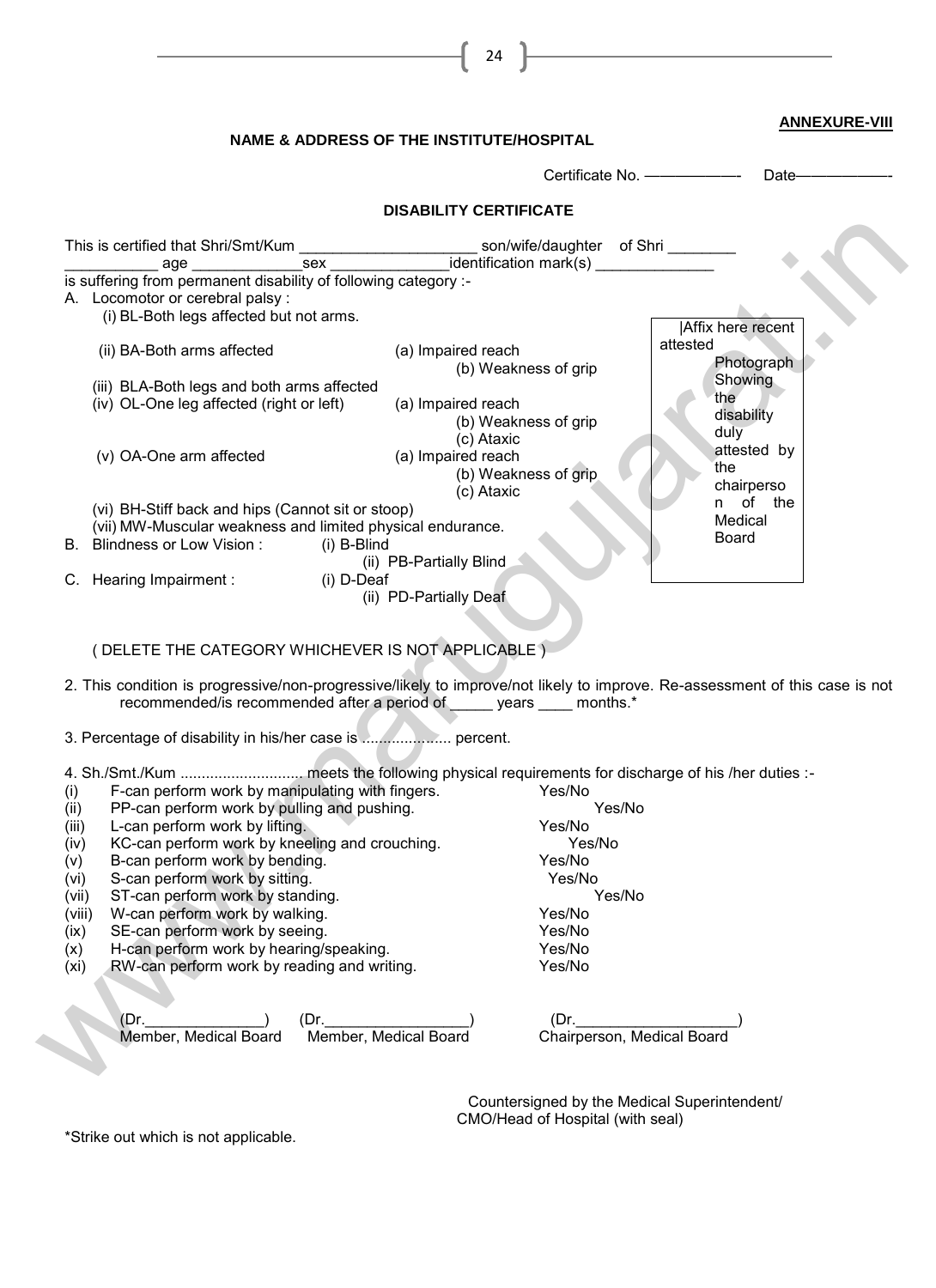# ANNEXURE - IX

# **Essential Educational Qualification Code**

| <b>Educational Qualification</b>                            | Code            |  |
|-------------------------------------------------------------|-----------------|--|
| Matriculation                                               | 01              |  |
| Intermediate/Higher Secondary                               | 02              |  |
| Certificate                                                 | 03              |  |
| Diploma                                                     | 04              |  |
| <b>BA</b>                                                   | 05              |  |
| BA (Hons.)                                                  | 06              |  |
| B. Com.                                                     | 07              |  |
| B.Com. (Hons.)                                              | 08              |  |
| B.Sc.                                                       | 09              |  |
| B.Sc. (Hons.)                                               | 10              |  |
| <b>B.</b> Ed.                                               | 11 <sub>4</sub> |  |
| <b>LLB</b>                                                  | $\overline{12}$ |  |
| BE                                                          | 13              |  |
| <b>B.</b> Tech                                              | 14              |  |
| AMIE (Part A & Part B)                                      | 15              |  |
|                                                             |                 |  |
| $\overline{\mathsf{B}.\mathsf{Sc.}}$ (Engg.)                | 16              |  |
| <b>BCA</b>                                                  | 17              |  |
| <b>BBA</b>                                                  | 18              |  |
| Graduation issued by Defence (Indian Army, Air Force, Navy) | 19              |  |
| B. Lib.                                                     | $\overline{20}$ |  |
| B. Pharm.                                                   | $\overline{21}$ |  |
| <b>ICWA</b>                                                 | 22              |  |
| $\overline{CA}$                                             | 23              |  |
| PG Diploma                                                  | 24              |  |
| MA                                                          | 25              |  |
| M.Com.                                                      | 26              |  |
| M. Sc.                                                      | 27              |  |
| M.Ed.                                                       | 28              |  |
| <b>LLM</b>                                                  | 29              |  |
| <b>ME</b>                                                   | 30              |  |
| M. Tech.                                                    | 31              |  |
| M. Sc. (Engg.)                                              | 32              |  |
| <b>MCA</b>                                                  | 33              |  |
| <b>MBA</b>                                                  | 34              |  |
| Others                                                      | 35              |  |
| <b>Subject Code for Educational Qualification</b>           |                 |  |
| <b>Subject of Educational Qualification</b>                 | Code            |  |
| History                                                     | 01              |  |
| <b>Political Science</b>                                    | 02              |  |
| Economics                                                   | 03              |  |
| English Literature                                          | 04              |  |
| <b>Hindi Literature</b>                                     | 05              |  |
| Geography                                                   | 06              |  |
| Commerce                                                    | 07              |  |
| Law                                                         | 08              |  |
| <b>Physics</b>                                              | $\overline{09}$ |  |

# **Subject Code for Educational Qualification**

| Subject of Educational Qualification | Code |
|--------------------------------------|------|
| History                              | 01   |
| <b>Political Science</b>             | 02   |
| Economics                            | 03   |
| English Literature                   | 04   |
| <b>Hindi Literature</b>              | 05   |
| Geography                            | 06   |
| Commerce                             | 07   |
| Law                                  | 08   |
| Physics                              | 09   |
| Chemistry                            | 10   |
| <b>Mathematics</b>                   | 11   |
| <b>Statistics</b>                    | 12   |
| Botany                               | 13   |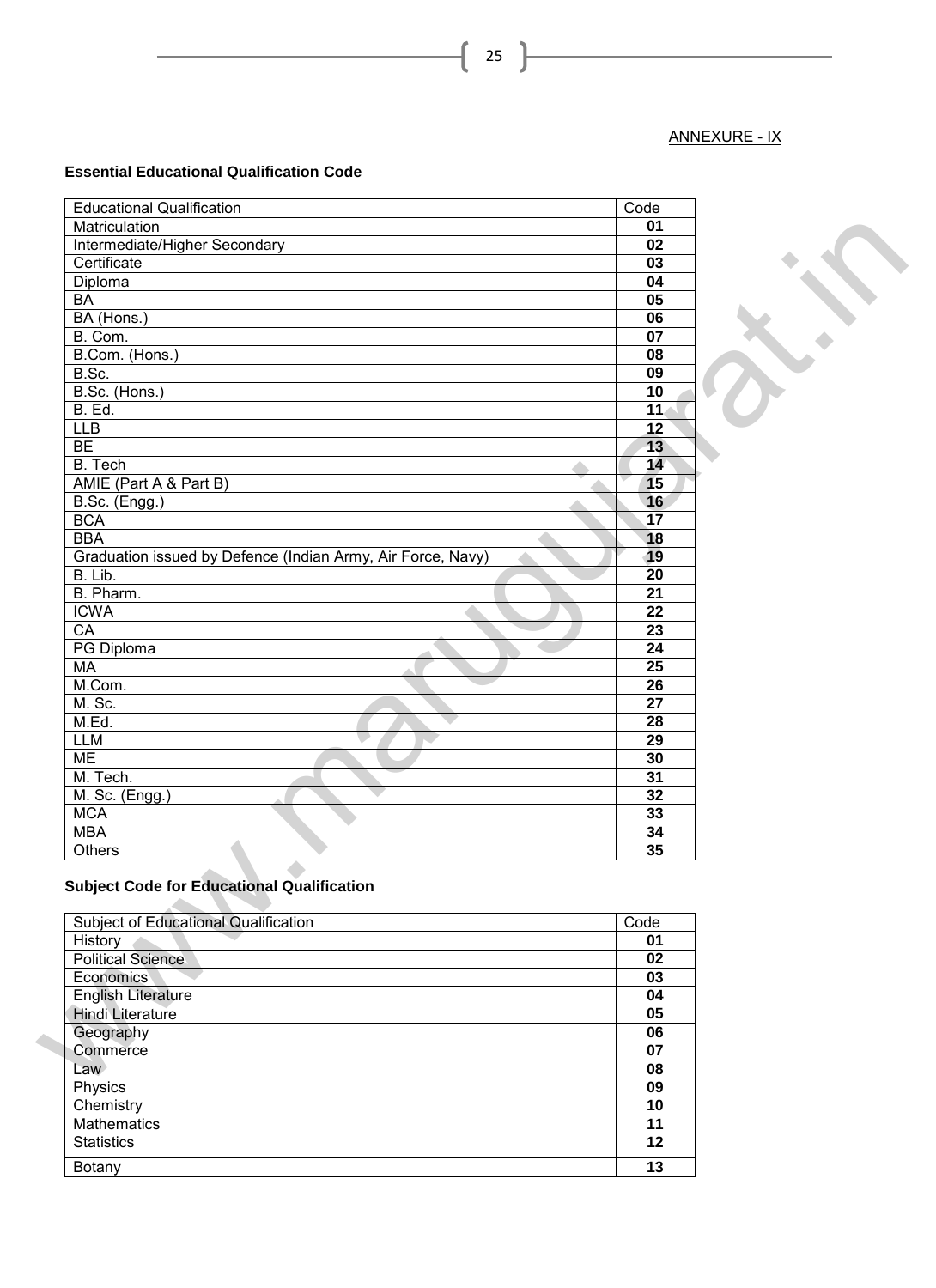| Zoology<br>Agriculture Science<br><b>Civil Engineering</b><br><b>Electrical Engineering</b><br><b>Mechanical Engineering</b> | $\overline{14}$<br>15<br>$\overline{16}$<br>$\overline{17}$ |  |
|------------------------------------------------------------------------------------------------------------------------------|-------------------------------------------------------------|--|
|                                                                                                                              |                                                             |  |
|                                                                                                                              |                                                             |  |
|                                                                                                                              |                                                             |  |
|                                                                                                                              |                                                             |  |
|                                                                                                                              | $\overline{18}$                                             |  |
| <b>Electronics Engineering</b>                                                                                               | 19                                                          |  |
| Electronics & Power Engineering                                                                                              | $\overline{20}$                                             |  |
| <b>Electronics &amp; Communication Engineering</b>                                                                           | $\overline{21}$                                             |  |
| Electronics & Instrumentation Engineering                                                                                    | $\overline{22}$                                             |  |
| <b>Agriculture Engineering</b>                                                                                               | $\overline{23}$                                             |  |
| <b>Computer Science</b>                                                                                                      | 24                                                          |  |
| <b>Computer Application</b>                                                                                                  | $\overline{25}$                                             |  |
|                                                                                                                              | $\overline{26}$                                             |  |
| Information Technology                                                                                                       |                                                             |  |
| <b>Library Science</b>                                                                                                       | $\overline{27}$                                             |  |
| Accountancy                                                                                                                  | $\overline{28}$                                             |  |
| <b>Work Accountancy</b>                                                                                                      | $\overline{29}$                                             |  |
| <b>Business Administration</b>                                                                                               | 30                                                          |  |
| <b>Mass Communication</b>                                                                                                    | $\overline{31}$                                             |  |
| Journalism                                                                                                                   | 32 <sup>°</sup>                                             |  |
| Mass Communication & Journalism                                                                                              | 33                                                          |  |
| Pharmacy                                                                                                                     | 34                                                          |  |
| Photography                                                                                                                  | 35                                                          |  |
| <b>Printing Technology</b>                                                                                                   | 36                                                          |  |
| Nursing                                                                                                                      | 37                                                          |  |
| Assamese                                                                                                                     | 38                                                          |  |
| Bengali                                                                                                                      | 39                                                          |  |
| Malyalam                                                                                                                     | 40                                                          |  |
| Telgu                                                                                                                        | 41                                                          |  |
| Kannada                                                                                                                      | $\overline{42}$                                             |  |
| Tamil                                                                                                                        | $\overline{43}$                                             |  |
| Marathi                                                                                                                      | 44                                                          |  |
| Gujrati                                                                                                                      | 45                                                          |  |
| Urdu                                                                                                                         | 46                                                          |  |
|                                                                                                                              | $\overline{47}$                                             |  |
|                                                                                                                              | 48                                                          |  |
| <b>PAIR RAY</b>                                                                                                              |                                                             |  |